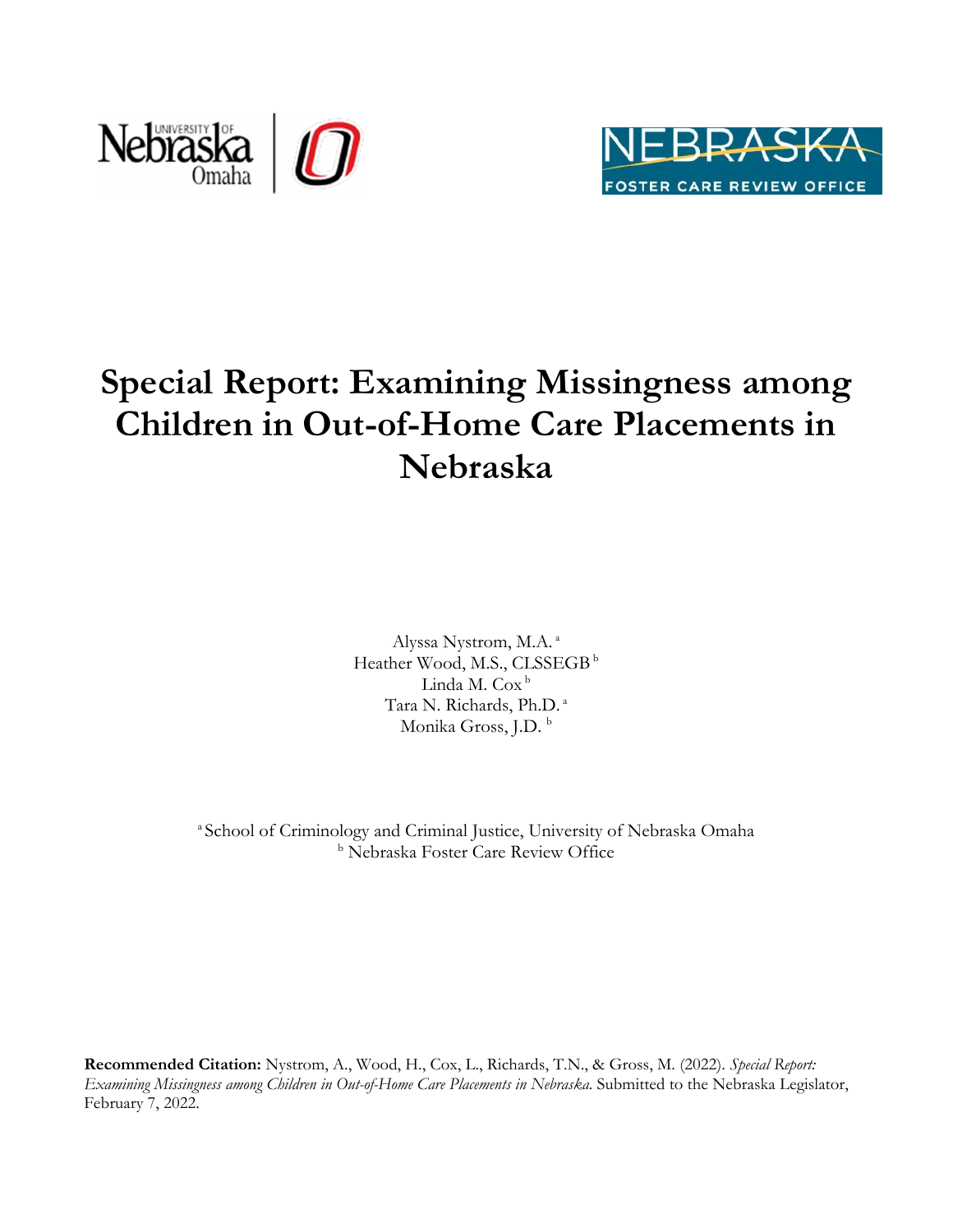# Table of Contents

| $\mathbf{I}$ . |  |
|----------------|--|
| II.            |  |
| III.           |  |
| IV.            |  |
| V.             |  |
| VI.            |  |
|                |  |
|                |  |
| IX.            |  |
| X.             |  |
| XI.            |  |
|                |  |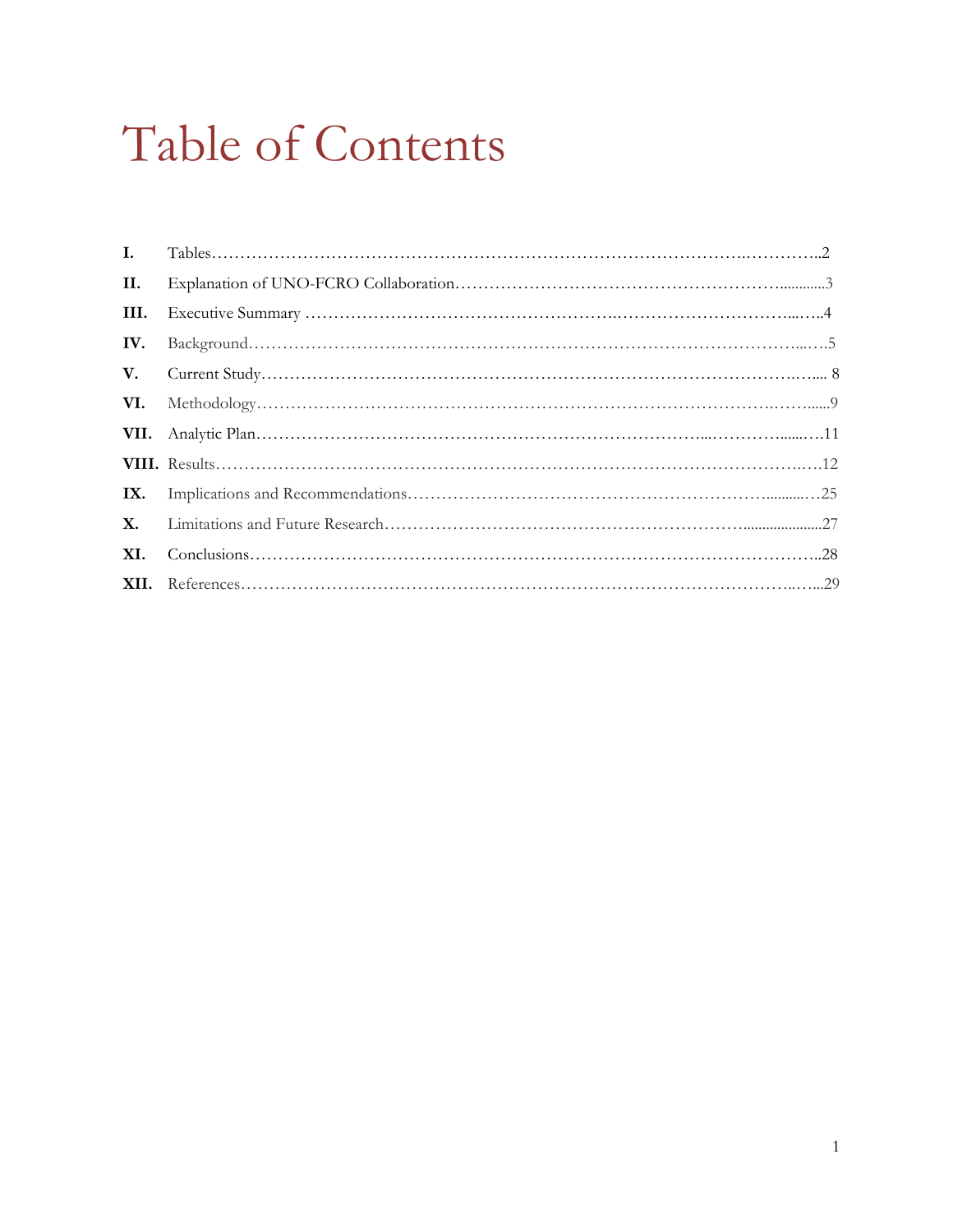## Tables

| Table 1. Descriptives for Officially Reported Missing Children on 1/20/2020 and Comparisons across<br>Children in Out-of-Home Placements versus Children not in Out-of-Home Placements                           |
|------------------------------------------------------------------------------------------------------------------------------------------------------------------------------------------------------------------|
|                                                                                                                                                                                                                  |
| <b>Table 2.</b> Descriptives for Children in Out-of-Home Placements on $1/20/2020$ and Bivariate Comparisons<br>for Children who were Missing from Out-of-Home Placements and Children who were Not Missing from |
| Table 3. Descriptives for Missing Children in Out-of-Home Placements who had a FCRO Review versus<br>Missing Children in Out-of-Home Placements who did not have a FCRO Review (n=114)17-18                      |
| Table 4. Detailed Descriptives for the Sample of Missing Children in Out-of-Home Placements who had a                                                                                                            |
|                                                                                                                                                                                                                  |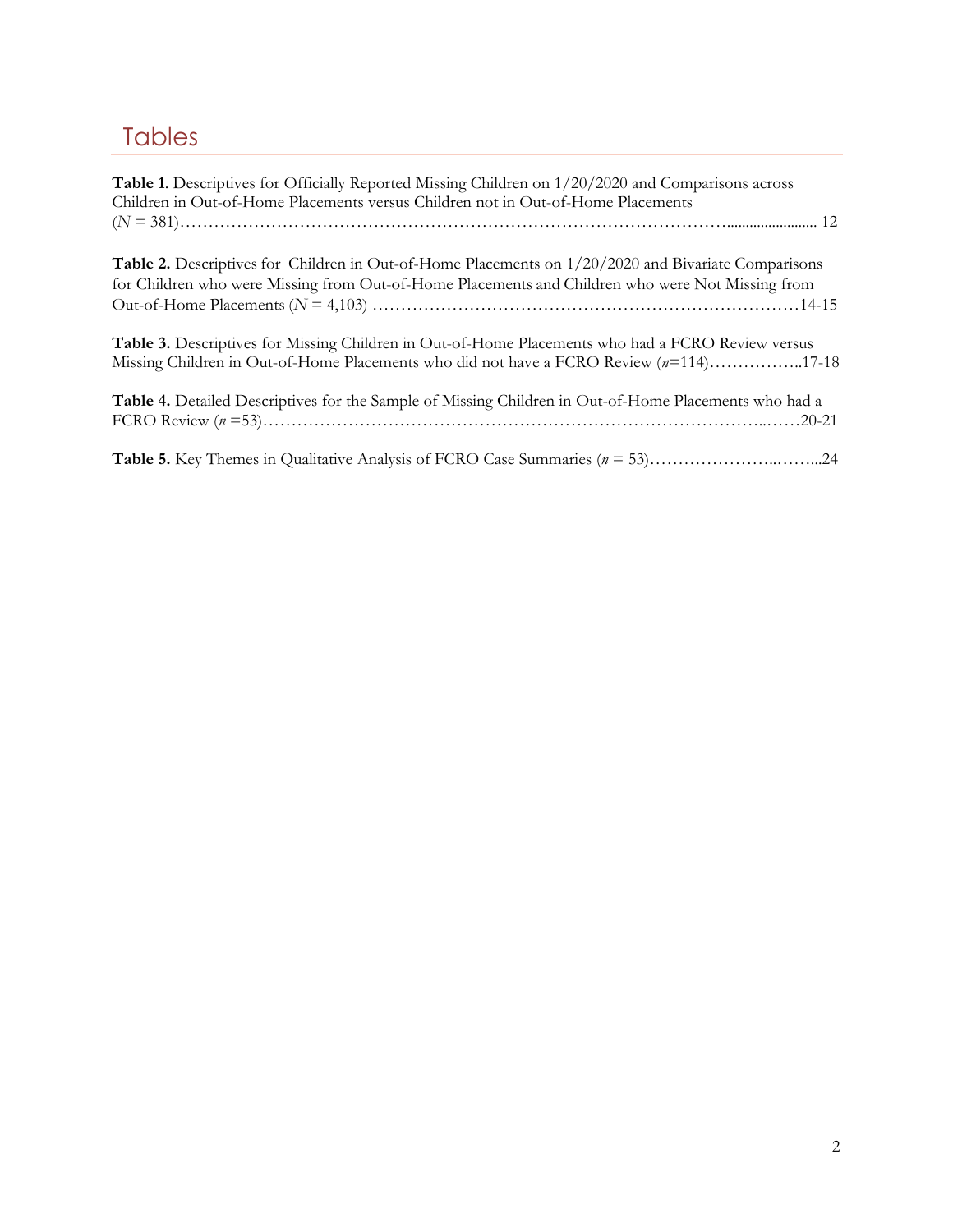## Explanation of UNO-FCRO Collaboration

In 2019, Nebraska Legislative Bill (LB) 154 mandated that the Nebraska State Patrol, in collaboration with the Nebraska Commission on Indian Affairs, "conduct a study on the scope of missing Native American women and children in Nebraska." University of Nebraska Omaha School of Criminology and Criminal Justice Faculty members, Drs. Tara Richards and Emily Wright, along with doctoral student research assistant, Alyssa Nystrom served as the research collaborators on the LB-154 study (see Sutter et al., 2020).

The LB-154 study included 4 point-in-time counts of all reported missing persons in the state of Nebraska (i.e., reported to Nebraska's Missing Persons List, National Missing and Unidentified Persons System, and/or the National Center for Missing and Exploited Children). Results indicated that at each of the time points about **two-thirds of Nebraska's reported missing persons were minors** (i.e., ages 18 years or younger) (Sutter et al., 2020).

After completion of the LB-154 study, Dr. Richards and Ms. Nystrom approached Foster Care Review Office (FCRO) Executive Director, Monika Gross, about the disproportionate representation of minors among Nebraska's missing persons and the potential of a UNO-FCRO collaboration to develop a special report on missingness specifically among Nebraska's children in out-of-home care placements across child welfare and youth justice systems. After seeking input from FCRO Research Director, Heather Wood, and Senior Research Analyst, Linda Cox, Director Gross approved the collaboration. The following report presents the special report developed from this collaboration.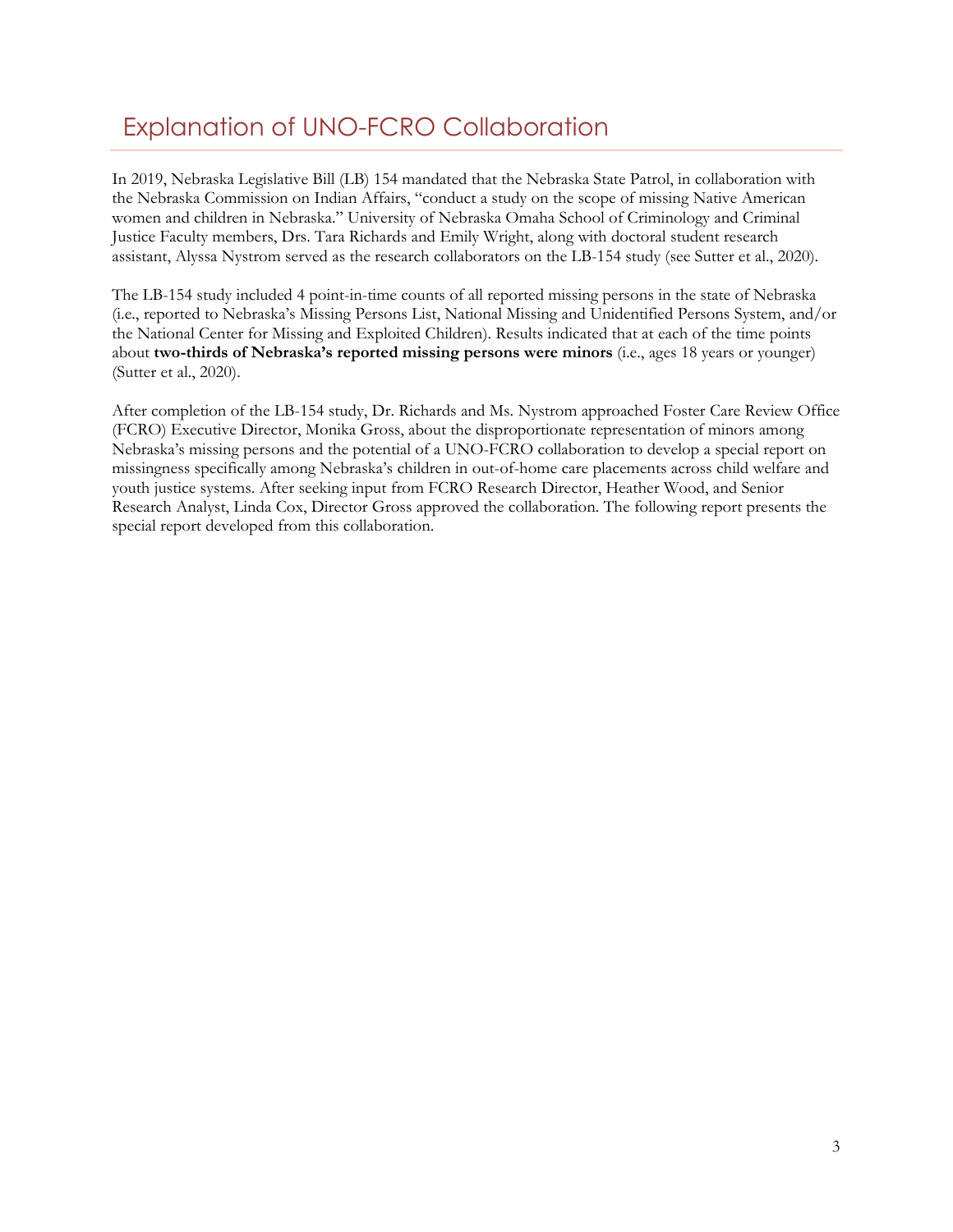#### Executive Summary

The present study examined the prevalence and context of *missingness* (i.e., the child has been reported as a missing person) among children in out-of-home care placements in Nebraska. Data comprised of (1) officially reported missing minors (i.e., 18 years and younger) from a point-in-time count of missing persons in Nebraska on 1/20/20 and (2) administrative records from Foster Care Review Office (FCRO) for children described as in an out-of-home placement or having just been in an out-of-home placement and nearing permanency completion on 1/20/20.

The following research questions guided the analysis:

- 1. Among children who had been officially reported missing, what was the prevalence and contexts of children who were in out-of-home care placements compared to children who were not in out-ofhome care placements?
- 2. Among children who were in out-of-home care placements, who had been officially reported as a missing person (i.e., what individual- and case-level factors predict missingness among children in out-of-home care)?
- 3. What are the case contexts of children in out-of-home care placements who are officially reported as a missing person?

First, results showed that 30% of Nebraska's officially reported missing children were missing from out-ofhome care placements. There were no age or sex differences for children who were missing from out-ofhome care placements compared to children who were missing from their families of origin. Black and Native American children were disproportionately represented among children who were missing from out-of-home care placements.

Further analysis identified that 3% of children in out-of-home care placements were officially reported as a missing person. Children in out-of-home care who were reported as missing were significantly older than children in out-of-home care who were not reported as missing. In addition, children who were missing from out-of-home care were disproportionately Black and Native American. Findings also showed that placement instability – more times in out-of-home care, more out-of-home care placements, and shorter stays in the most recent out-of-home placement – was associated with missingness as was being under Probation supervision. In comparison, relative or kinship foster care was "protective" against missingness; however, 18% of children missing from out-of-home care placements were missing as they were nearing permanency.

Qualitative analysis of case reviews for approximately half of children in out-of-home care placement who were reported as missing showed high rates of untreated substance use and mental health challenges. Episodes of violence and victimization including suspected and documented sex trafficking were also identified. In addition, the impacts of placement instability – in particular poor bonds to school – were highlighted. Taken together, the study suggests that increased support for high-need children in out-of-home care and training for their caregivers is needed. Future research and policy priorities must focus on ways to identify and intervene in the lives of children in out-of-home placements before they go missing from care.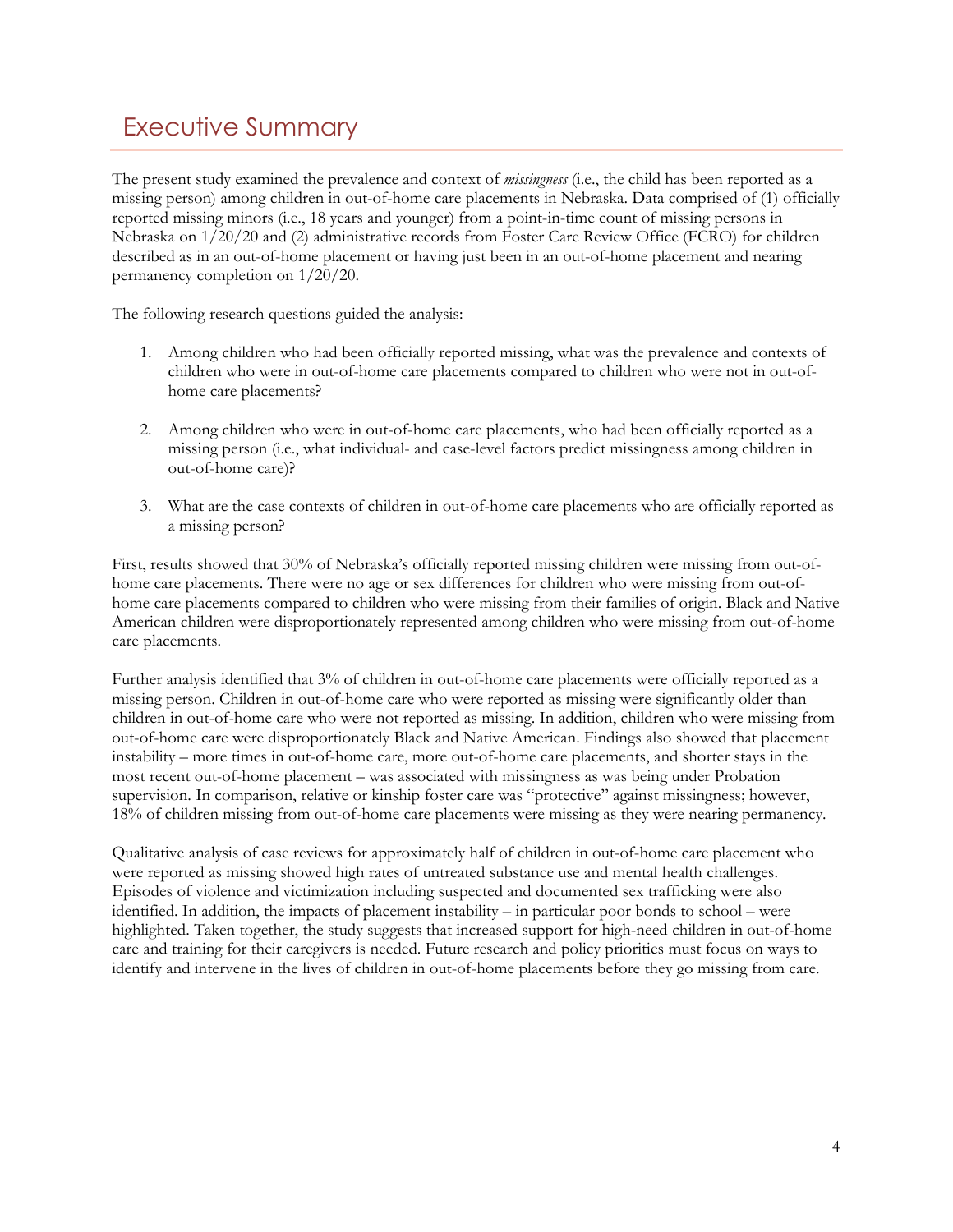#### Background

Every state in the U.S. has a child welfare system that is tasked with receiving and investigating reports of child abuse and neglect (i.e., child maltreatment), and in cases where reports of child maltreatment are substantiated, removing children from their homes, and placing them in alternative care settings (Children's Bureau, 2020a). Alternative care settings, commonly known as *foster care* might include placement in a relative's home, a non-relative's home (i.e., with trained foster parents), or in a group home or institution (Children's Bureau, 2020a). In most cases, foster care placements are intended to be short-term sources of care (Children's Bureau, 2020a). In more than half of cases, families are offered supportive services with the goal of family reunification (Children's Bureau, 2021).

Most children placed into foster care are removed from their homes due to abuse or neglect, in other cases, parents have abandoned their child(ren) or were unable to care for them due to incarceration or death (Children's Bureau, 2020b). Relatedly, children in foster care are disproportionately more likely to have substance abuse or mental health problems than children in the general population (Gambon et al., 2020); at least one third have a disability (Lee et al., 2018). As a result, children in foster care often require physical and behavioral health services such as therapy and intervention programs. For example, children in foster care may benefit from interventions that address prior trauma and encourage feelings of self-empowerment and self-determination, which Lee et al. (2018) found impacts overall quality of life in a positive way. Decisions regarding children's service needs, foster care placement(s), and plans for family reunification are overseen by a case manager (Children's Bureau, 2020a).

In 2019, there were approximately 420,000 children in foster care (Children's Bureau, 2021). Of these children, the average age was 8.4 years old with a median age of 7.7 years old. Boys are slightly more likely (52%) to be placed into foster care than are girls (Children's Bureau, 2021). Children in foster care are predominantly White (Children's Bureau, 2021) as are most U.S. children; however, research suggests that minority children are disproportionately represented in foster care. Prior studies have found that processes for reporting, investigating, and substantiating claims of maltreatment, as well as removal processes, have contributed to racial disparities in the foster care system (Kahn & Hansen, 2017; Putnam-Hornstein et al., 2013; Wulczyn & Lery, 2007; Nesmith, 2006). Emerging research also shows that children who identify as LGBTQ+ are overrepresented in foster care (Gambon et al., 2020).

#### **Who Runs from Out-of-Home Care Placements**

Prior research has provided inconclusive estimates regarding the prevalence of running away among children in foster care with rates ranging from 3% (Thompson et al., 2000) to 71% (Biehal & Wade, 1999) across different samples and jurisdictions. Studies have identified a range of individual risk factors thought to increase the likelihood a child will run away from placement, including age, gender, race, substance use, and mental health history, among others. Regarding age, studies suggest that teenagers (those age 13 and older) are more likely to run from care than those who are younger (Courtney et al., 2005, Courtney & Zinn, 2009; Dworsky et al., 2018). In addition, research suggests that children who are removed from their home at an older age are more likely to run than those who are younger at first removal. For example, Lin (2012) found that children who run from placement are on average 5 years older at their first removal than those who do not run.

Females are significantly more likely to run than males (English & English, 1999; Fasulo et al., 2002; Kim et al., 2013; Sunseri, 2003; Dworsky et al., 2018). Studies have also shown that children of color are more likely to run from their placements; however, studies have been inconsistent regarding whether children from a particular racial or ethnic group are more likely to run away. For example, Wulczyn (2020) found that African American and Hispanic children are more likely to run from placement than their White peers. Similarly, Lin (2012) found that African American girls are most likely to run. In contrast, Nesmith (2006) found that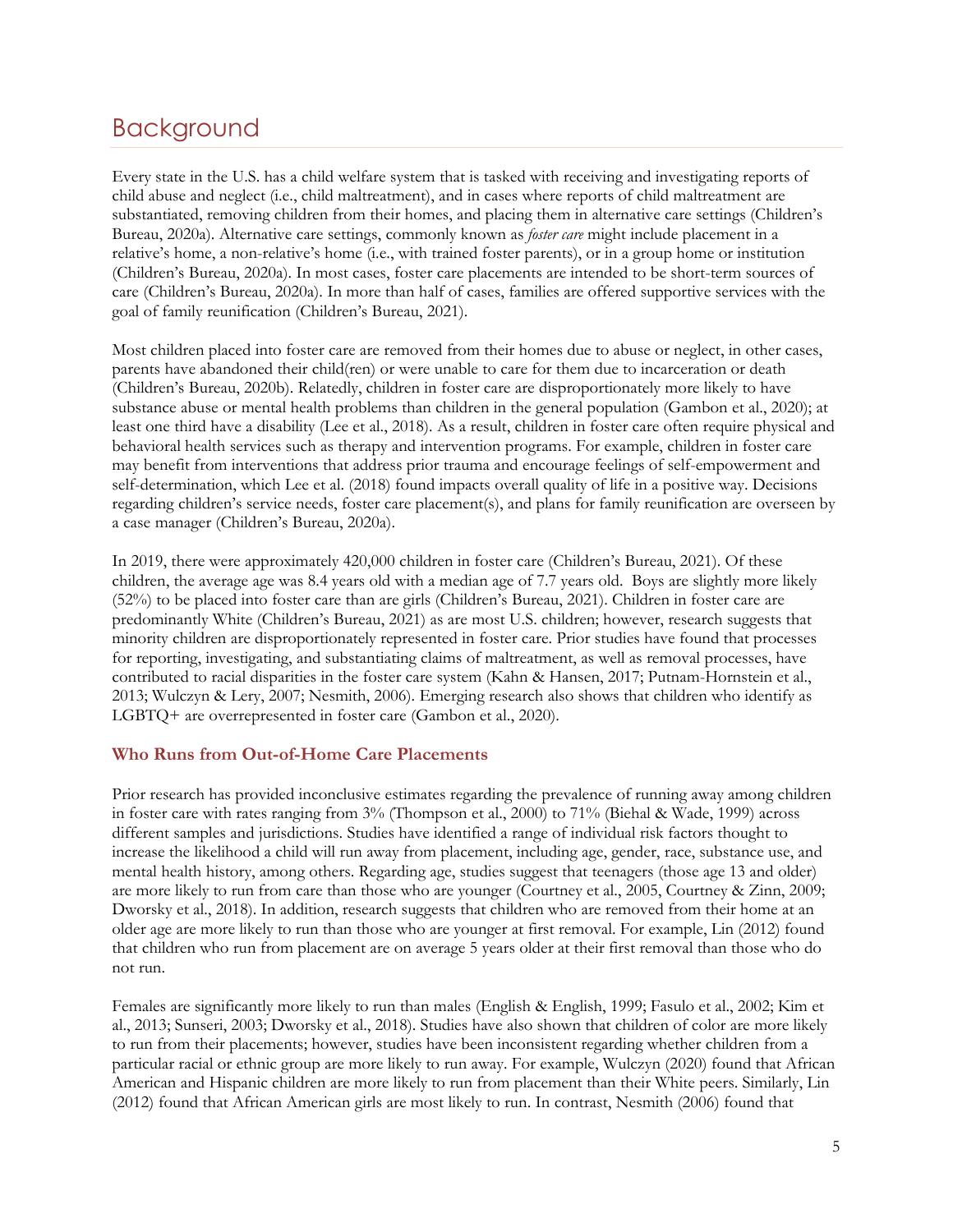American Indian children had twice the odds of running away as White children and that race was not a statistically significant predictor of running for any other racial group. Finally, Fasulo et al. (2002) found that the impact of race/ethnicity was too ambiguous to be meaningful; however, their study was relatively small (*n* = 147) and focused on children who ran from specialized foster care (i.e., care that is trauma informed and utilizes psychotherapy and other mental and physical health services).

Prior studies have also suggested that children with substance use disorders are more likely to run away from care than those without substance use disorders (Courtney et al., 2005). Likewise, mental health diagnoses have been associated with running away from foster care (Courtney et al., 2005; Courtney & Zinn, 2009; Clark et al., 2008; Kim et al., 2015). Further, Lin (2012) found that foster children who ran away from their placements had higher rates of disabilities (including mental health disabilities) than foster children who did not run away.

In addition to individual-level risks, several placement-level factors associated with running away from a foster care placement have been identified. For example, children in group placements are more likely to run away from care than those in family placements (Courtney et al., 2005; Witherup et al., 2008); as are children placed with a non-relative as compared to those placed with a relative (Courtney et al., 2005). Placement instability has also been linked to running away: children with 2 placements or fewer are less likely to run from care compared to children with more than 2 placements (Children's Bureau, 2018); higher numbers of separations from home are also related to an increased likelihood of running from placement (Clark et al., 2008; Courtney et al., 2005). Finally, case plan goal may be connected to running from a foster care placement. Kim et al. (2015) found that children whose long-term care plans included foster care and/or whose case plan goal was not reunification were more likely to run than those with plans for shorter stays in foster care, family reunification, or adoption.

#### **Why Children Run from Out-of-Home Care Placements**

There are myriad reasons a child might run from a foster care placement, and studies tend to agree that running is a coping behavior for children in care (Lin, 2012). Collectively, scholars note that children run away because they are either *running to* or *running from* someone or something (Crosland et al., 2018; Crosland & Dunlap, 2014; Courtney et al., 2005). For example, Courtney et al. (2005) examined administrative data for over 14,000 children who ran from care over the course of 10 years between 1993 and 2003 and interviewed 42 children who had run away from foster care and then returned. Running behavior was organized into four broad categories: (1) running to family of origin, (2) returning to friends and the streets, (3) touching base and maintaining relationships, and (4) running at random.

Similarly, a review by Crosland et al. (2018) classified the reasons children reported running from their foster placements using this dichotomy; though they used the terms *access* (i.e., running to) and *avoidance* (i.e., running from). They found that children ran to positive social supports such as family and friends and ran from negative social interactions, such as those with foster care placement staff and peers that left them feeling unloved or unvalued. The desire for "normalcy" was another key reason children ran. In interviews, children reported running to friends, parties, and extracurricular activities that made them feel normal (i.e., activities that a child not in out-of-home care would experience).

Crosland and colleagues also identified that children ran from situations they perceived as preventing them from participating in activities they felt were normal such as dating, not being able to eat the foods they liked, or other rules they felt prevented them from making decisions. Children also cited running from placements due to boredom. Boredom was not a common reason children cited for running; however, children did indicate they sometimes ran to avoid (*run from)* the perceived monotony of life in care where they were no longer able to do many of the things they did prior to being placed in care. These findings are consistent with a previous body of work which found that children run to family and friends, to activities that are forbidden in the foster placement, and from caregivers or environments children perceive as negative (see Crosland &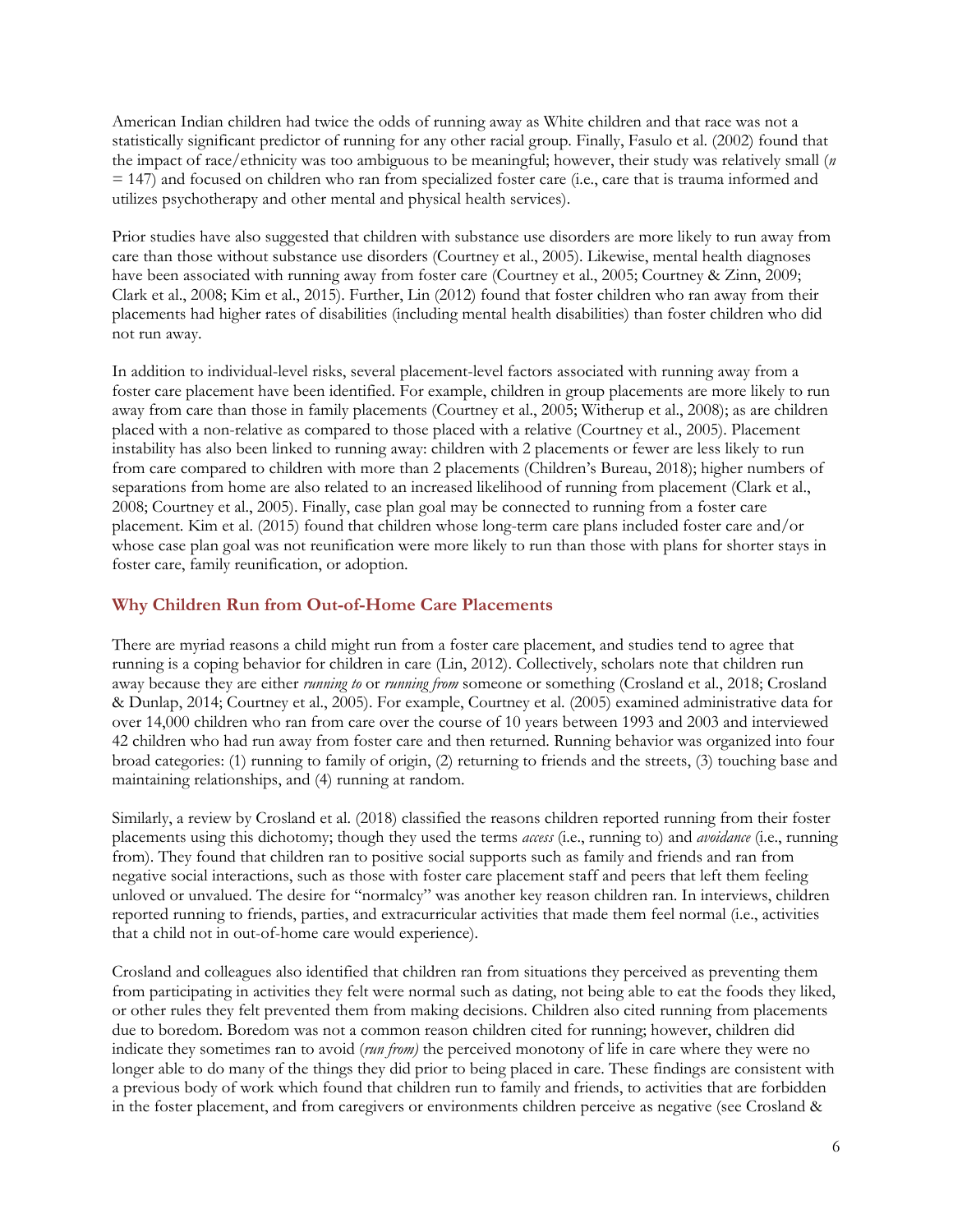Dunlap, 2014: Courtney at al., 2005; Fasulo, 2002; Angenet et al. 1991).

While prior research has explored the risk factors and context for running away from foster care, the present research aims to shed light on the prevalence and context of *missingness* (i.e., the child has been reported as a missing person) among children in out-of-home care placements. The problem of missing persons has gained national attention, especially regarding missing Native American and African American persons (e.g., Sutter et al., 2020); however, little is known regarding the relationship between out-of-home placement, such as foster care, and missing persons cases. In fact, the term *missing* is rarely used to describe children who are not present at their out-of-home placements. Prior research, as well as state and administrative departments and data systems, classify these children as *runaways* which seemingly places blame on the child rather than considering the potential role of the system structure and adult caretakers (Lacey, 2019). Whether classified as runaways or missing persons, prior research suggests that children who are not present at their out-of-home placement are at greater risk for violence and victimization (Gambon et al., 2020; Crosland & Dunlap, 2014). These children may be exposed to the risk of criminal or sexual victimization, drug or alcohol abuse, criminal activity, and human trafficking, among other risks (Clark et al, 2008; Latzman et al., 2018; Bowden & Lambie, 2015; Gambon et al., 2020).

In addition to expanding this line of inquiry to focus specifically on the prevalence and context of missingness among children who had out-of-home placements in the child welfare system (e.g., foster care), the present research also includes children who had out-of-home care placements due to their delinquency status. Specifically, these children are under the supervision of Nebraska's Administrative Office of the Courts and Probation – Juvenile Services Division (hereafter referred to as Probation) and are most often placed in non-treatment congregate homes (also known as group homes) (FCRO, 2021). Children in out-ofhome placements due to delinquency status have high rates of diagnosed mental health conditions and significant experiences with abuse and/or neglect and associated trauma (see FCRO, 2021). As discussed above, group home placements and mental health diagnoses are predictive of running, leaving this population particularly vulnerable to going missing. Further, in practice, if a child who is in an out-of-home placement due to delinquency status is not present at their placement, they would be considered to have *absconded from care,* which again may obscure underlying factors associated with their missingness. Taken together the present study will examine the prevalence and predictors of missingness among all children in *out-of-home care*  in Nebraska*.* This more inclusive term is defined by the Nebraska Foster Care Review Office (FCRO) as "... 24-hour substitute care for children placed away from their parents or guardians and for whom a state agency has placement and care responsibility" (FCRO, 2021, p. 4). This term includes out-of-home placements due to child abuse or neglect as well as delinquency status.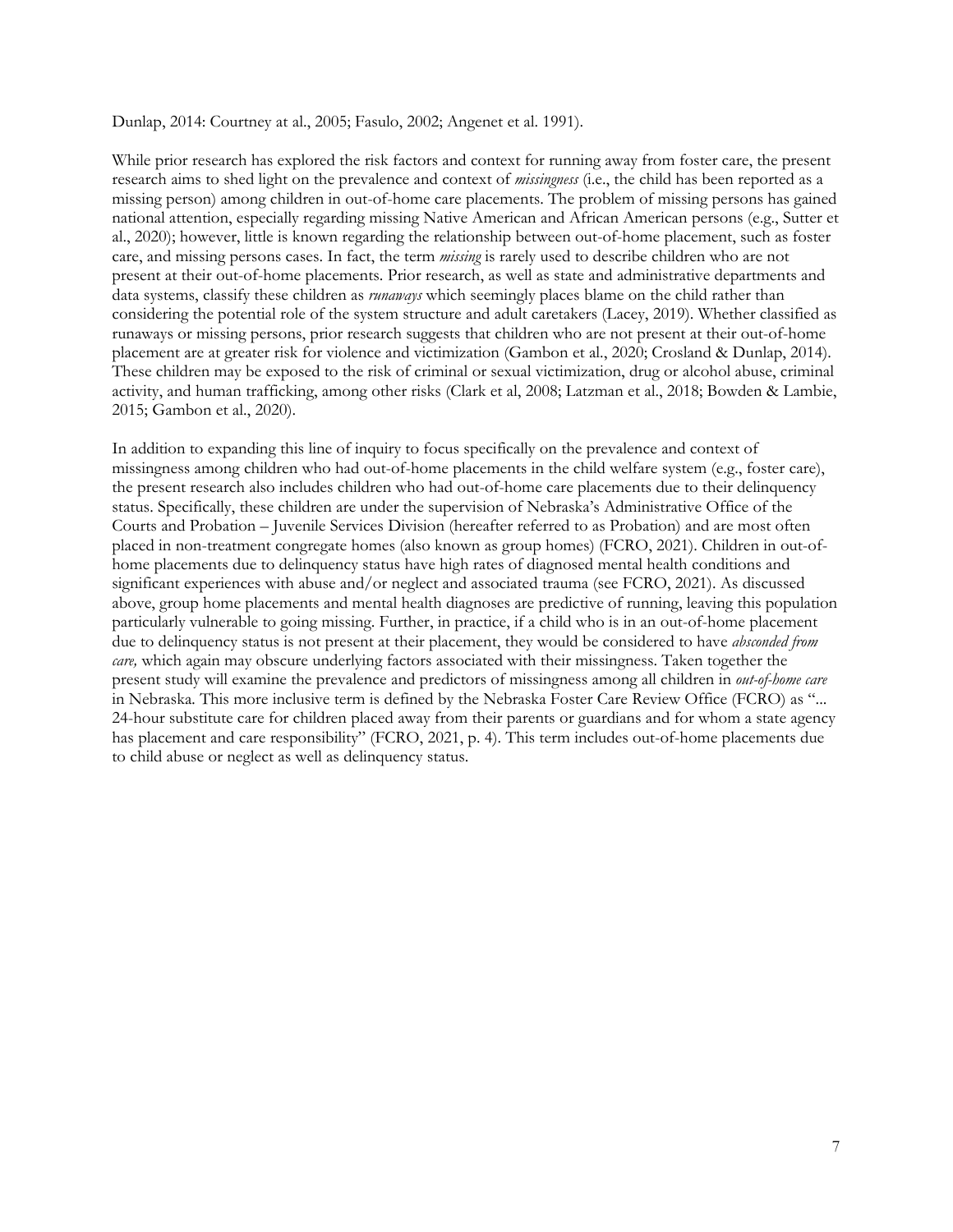## Current Study

On January 20, 2020, a point-in-time count of missing persons in Nebraska was conducted and uncovered that two-thirds of Nebraska's reported missing persons were children (i.e., in Nebraska, minors aged 18 years or younger) (see Sutter et al., 2020; Richards et al., 2021). Using data from this point-in-time count of reported missing persons and administrative records on children's out-of-home care placements from the Nebraska Foster Care Review Office, the present research examines the relationship between missingness and out-of-home care placements among children who had been reported missing in Nebraska. Then, among children who were in out-of-home care placements, individual and case-level factors were assessed to explore predictors and contexts of missingness. The following research questions guided the analyses.

- 1. Among children who had been officially reported as missing, what was the prevalence and contexts of children who were in out-of-home care placements compared to children who were not in out-ofhome care placements?
- 2. Among children who were in out-of-home care placements, who had been officially reported as a missing person (i.e., what individual- and case-level factors predict missingness among children in out-of-home care)?
- 3. What are the case contexts of children in out-of-home care placements who are officially reported as a missing person?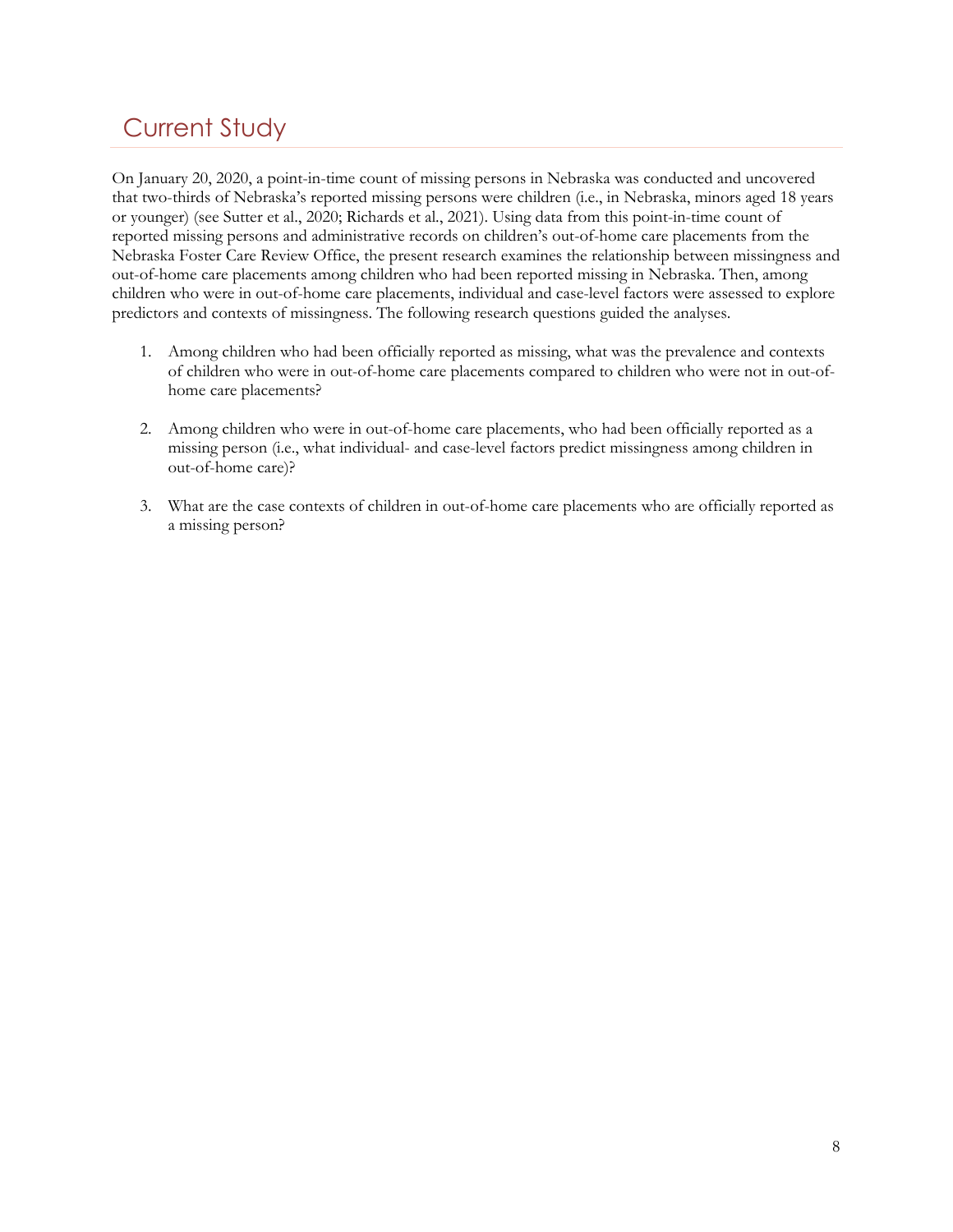### **Methodology**

#### **Data and Sample**

Data were drawn from two distinct sources (1) a point-in-time count of missing persons officially reported in the state of Nebraska on January 20, 2020, and (2) administrative records from the Nebraska Foster Care Review Office (FCRO) for children described as in an out-of-home placement or having just been in an outof-home care placement and nearing permanency completion on January 20, 2020. Data for the point-in-time count of officially reported missing persons was collected from three publicly available data sources: (1) the Nebraska Missing Persons List (NMPL), (2) the National Missing and Unidentified Persons System (NamUs), and (3) the National Center for Missing and Exploited Children's (NCMEC) missing persons list. On the day of the point-in-time count, January 20, 2020, the NMPL database was accessed and data for all persons missing from Nebraska on that date were recorded in a SPSS database. These data were then cross-checked against the national lists from NamUs and NCMEC and any additional persons missing from Nebraska that were not reflected on the NMPL were added to the dataset. Data collection was conducted by three Ph.D. level graduate assistants (see Richards et al., 2021 for a full description of the study design and methods).

The list of names of missing children identified in the point-in-time count of officially reported missing persons was then cross-checked with the administrative records from the FCRO. The FCRO is an independent state agency responsible for the oversight of the permanency, safety, and well-being of all children in out-of-home care in Nebraska. The FCRO's role is to independently track children in out-ofhome care, collect and analyze data related to these children, and make recommendations on conditions and outcomes, including any needed corrective actions. The FCRO is statutorily mandated to maintain an independent tracking system of all children in an out-of-home placement in the state. The tracking system is used to provide information about the number of children entering and leaving care as well as other data regarding children's needs and trends in out-of-home placements, including data collected as part of the FCRO review process. The first FCRO review after children's removal from the home is usually scheduled to occur at approximately six months post-removal. Children are then re-reviewed about every six months for as long as they remain in out-of-home care. The FCRO's recommendations, findings, and other review information are provided to the court and all legal parties in a formal document. Whenever possible, first reviews and re-reviews are scheduled to occur shortly before court review or permanency hearings so that information is current and relevant.

A Ph.D. level graduate student research assistant was embedded at the FCRO to serve as a data intern for this special project on missingness among children who had been in out-of-home placements in Nebraska. The data intern worked closely with FCRO staff to develop the deidentified project dataset and to clean and analyze these data. The study design was reviewed by the University of Nebraska Institutional Review Board and deemed a program evaluation, not human subject's research.

#### **Measures**

**Officially Reported Missing Persons Data.** For each case, the *first and last name, age at missing, sex* (0 = male, 1 = female), *race* (Uniform Crime Report [UCR] racial categories: 1= White, 2 = Black, 3 = American Indian/Alaska Native, 4 = Asian or Pacific Islander, or 5 = Unknown), and *date of missingness* was recorded. *Years missing* was calculated by subtracting the date the child went missing from the date of data collection (i.e., January 20, 2020).

**Foster Care Review Office Data.** Cases were deidentified using a unique *FCRO ID number*. For each case the following demographic data was collected, *age* was calculated by subtracting the date of birth from the date of data collection (i.e., January 20, 2020),  $sex$  ( $0 = male$ ,  $1 = female$ ), race (FCRO racial categories:  $1 =$ White, Non-Hispanic;  $2 = Black$ , Non-Hispanic;  $3 = American Indian$  or Alaska Native, Non-Hispanic;  $4 =$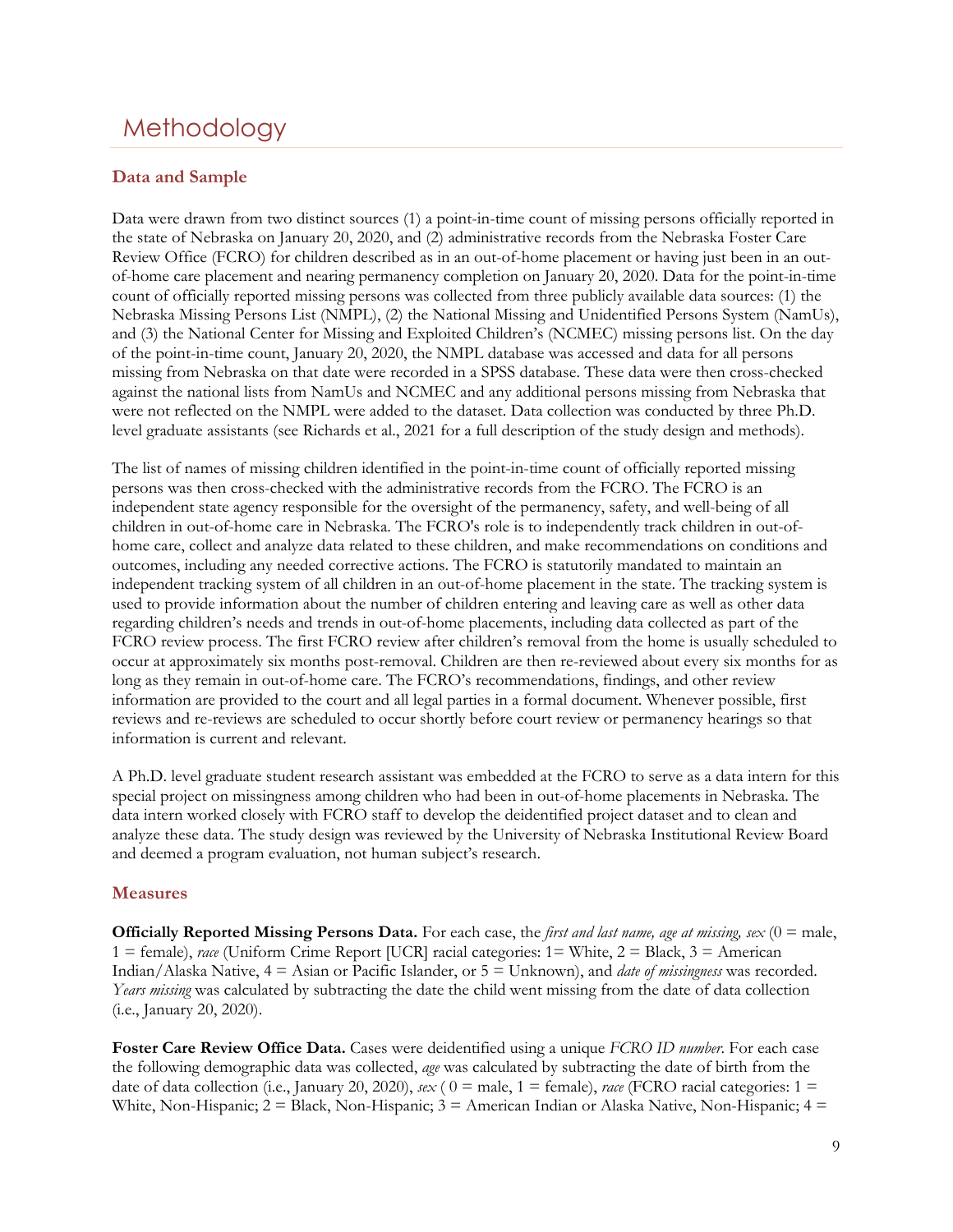Asian/Native Hawaiian, Non-Hispanic; 5 = Hispanic; 6 = Multiracial, Non-Hispanic; 7 = Other Race, Non-Hispanic; and 8 = Unknown Race) and *date of missingness*.

*Times in care (lifetime)* included the number of care episodes over the child's lifetime, *number of placements (lifetime)* included the number of placements over the child's lifetime, and *days in current placement* indicates the number of days the child had been in the placement type they were assigned on January 20, 2020. *Placement at point-intime (PIT)* indicates the type of placement the children was assigned on January 20, 2020 (1 = foster home, relative or fictive/kinship;  $2 =$  foster home, non-relative;  $3 =$  group home;  $4 =$  institution, i.e., medical hospital, psychiatric facility, etc.;  $5 =$  supervised independent living,  $6 =$  trial home visit;  $7 =$  detention facility, 8 = near permanency placement, i.e., adoptive home approved/licensed. *Listed as Missing from Care in FCRO at PIT* indicates that the child had been listed as "missing from care" in the Foster Care Review Office records on January 20, 2020. *Agency involvement* comprised the state agency or agencies responsible for supervising the child's out-of-home placement as of January 20, 2020 (1 = Nebraska Department of Health and Human Services/Child and Family Services, 2 = Nebraska Department of Health and Human Services/Child and Family Services and Probation, 3 = Nebraska Department of Health and Human Services/Office of Juvenile Services and Probation, 4 = Nebraska Department of Health and Human Services/Office of Juvenile Services, and 5 = Probation Only. *Reviewed* indicated whether the child had a FCRO review within 6 months of January 20, 2020 (0 = no, 1 = yes).

Among the cases that had a FCRO review, the following additional variables were available: whether the child's *mother's parental rights were intact* and/or *father's parental rights were intact,* whether the child was *currently enrolled in school*, *regularly attends school, earns grades on target* in more than half of their classes, or is *involved in extracurricular activities*. Documentation or suspicion of *sex trafficking victimization* and documentation or suspicion of *labor trafficking victimization* was recorded. Case information was also available regarding whether the child had a current *disability diagnosis*, was receiving *special education services,* had a *mental health diagnosis*, was *receiving mental health services*, or *receiving substance abuse services*. Variables were coded as 0 = no, 1 = yes.

In addition, the child's *primary permanency objective* (1 = adoption, 2 = independent living, 3 = family preservation or reunification,  $4 =$  guardianship, and  $5 =$  pre-disposition, i.e., permanency objective had not yet been identified) was identified. Finally, the *court* associated with the child's episode of care on January 20, 2020, and for children who were on probation, the *probation district* associated with the episode of care was identified.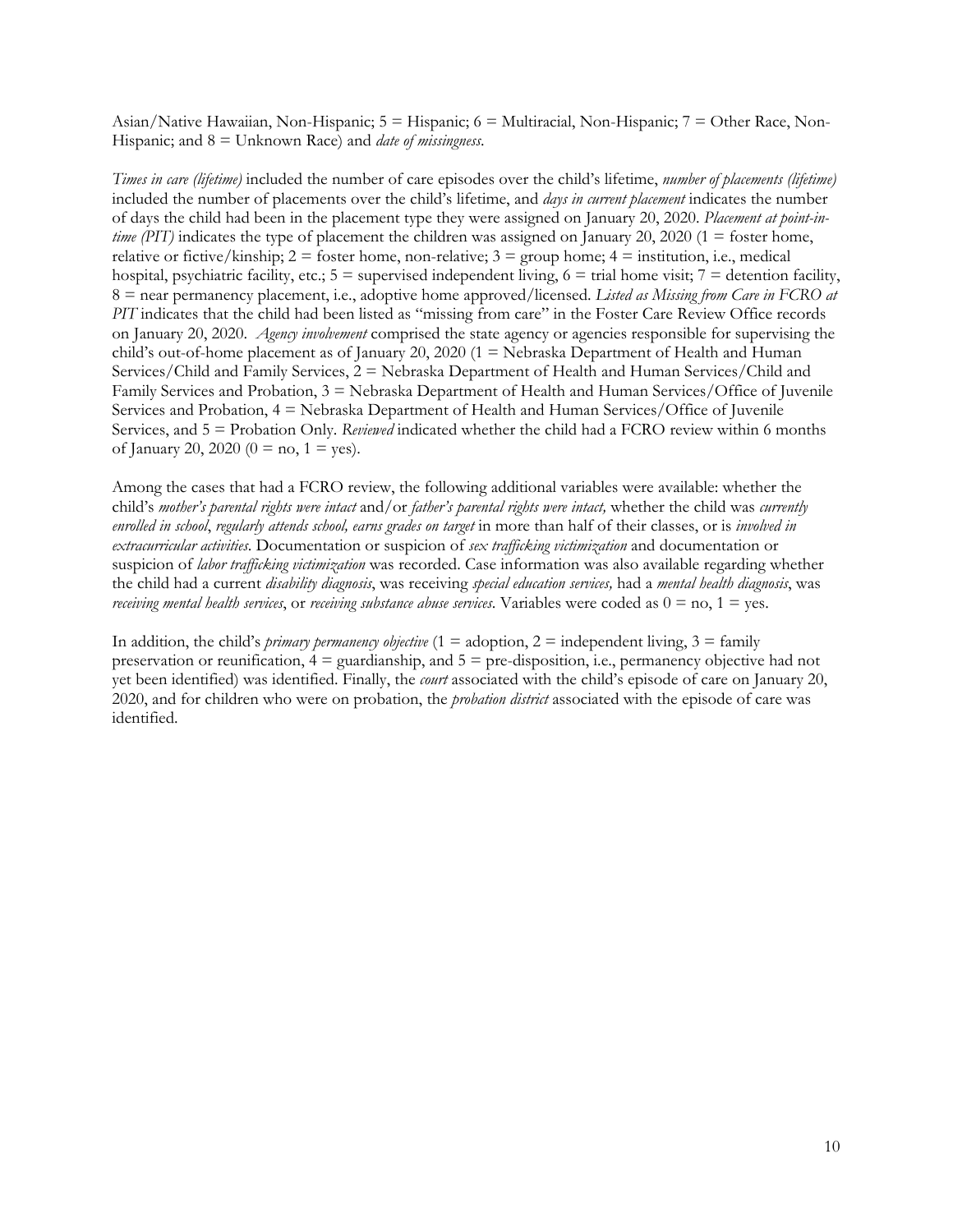## Analytic Plan

Analysis proceeded over several phases. To begin, the population of children who had been officially reported missing as of January 20, 2020 (i.e., the date of the point-in-time count of officially reported missing persons), was compared with FCRO administrative records on January 20, 2020, to identify which children were in an out-of-home care placement when they were reported missing. Data from the missing persons list was used for this analysis.

Next, the population of children who were in out-of-home care placements on January 20, 2020, was examined and children who appeared in the population of officially reported missing persons were compared to children who did not appear in the population of officially reported missing persons. Then, the subsample of children who (1) had been officially reported missing from their out-of-home placements and (2) had a review from the FCRO was compared with the subsample of children who had been officially reported missing from their out-of-home placements but had not had a review from the FCRO. For each of these analyses, FCRO data was used and descriptive statistics and means tests were estimated to identify significant differences between groups. Finally, detailed descriptive statistics for the subsample of children who had been officially reported missing from their out-of-home placements and who had a review from the FCRO were estimated and qualitative data from their case files were examined to provide insight into the circumstances of their going missing from care. Alpha was set at  $p < .05$  for all quantitative analyses.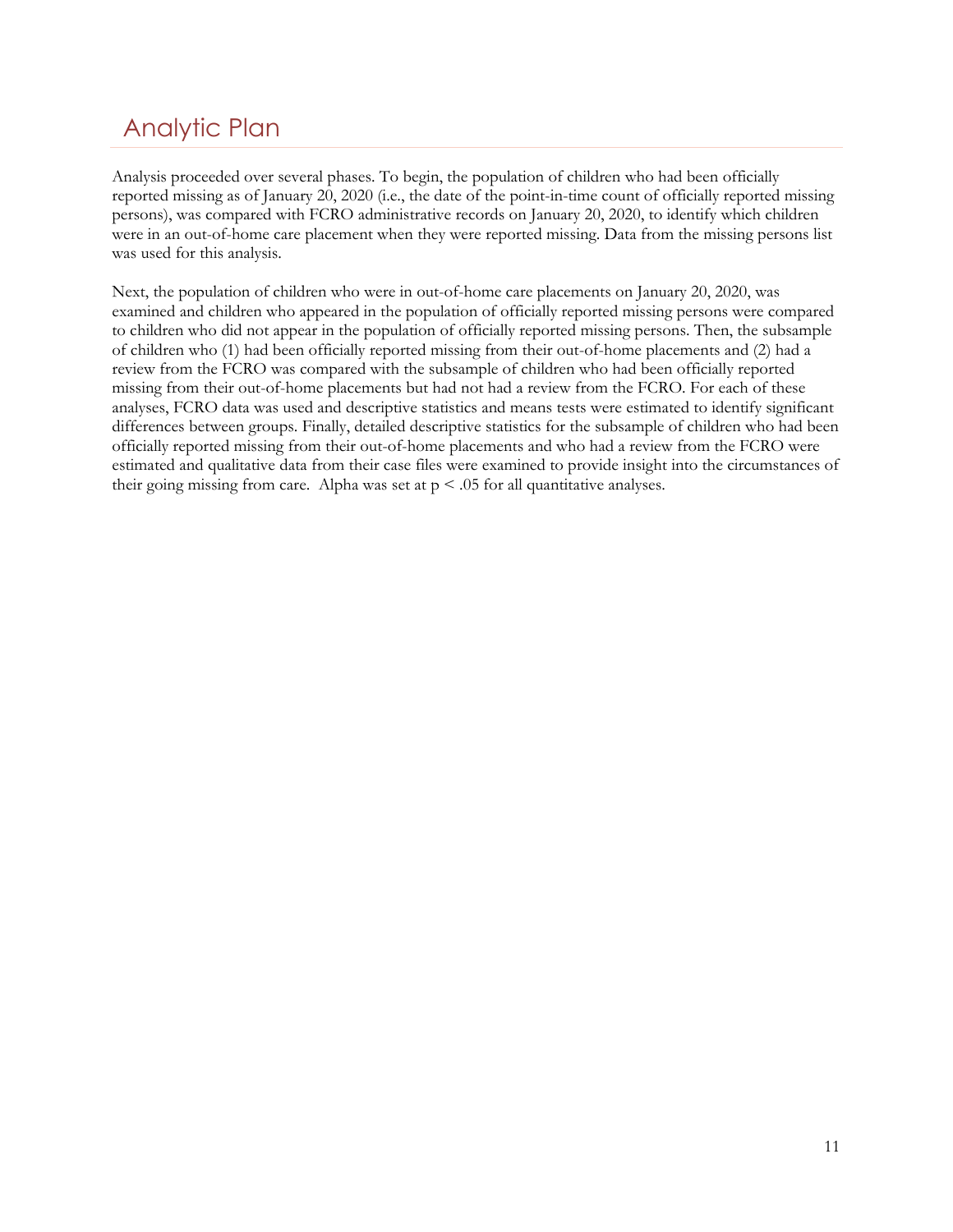#### **Results**

The first research question concerned the relationship between missingness and out-of-home care among children in Nebraska. To address research question one, we identified the population of children (i.e., minors, ages 18 years or younger) who had been officially reported missing in Nebraska as of January 20, 2020, and crosschecked these missing persons records with data from the FCRO. Results indicated that nearly 30% of children who had been officially reported missing as of January 20, 2020, were in an out-of-home care placement (see Table 1). Children missing from out-of-home care placements were statistically similar to children who were missing from their families of origin regarding age and sex; however, children who were missing from out-of-home care placements were statistically different from children who were missing from their families of origin regarding race and years missing. Specifically, children who were missing from out-ofhome care placements were more likely to be Black whereas children who were missing from their family of origin were more likely to be listed as an "unknown" race. In addition, children who were missing from outof-home placements were missing for significantly less time than children who were missing from their family of origin, an average of 0.16 years compared to 0.67 years,  $t$  (327.355) = 4.320,  $p < .001$ .

|                                                     | <b>Total Sample</b><br>$N = 381$                          |               |                        | Children in<br>Out-of-Home<br>Placements<br>$n = 114$ | Children Not in<br>Out-of-Home<br><b>Placements</b><br>$n = 267$ |                                                           | $\sim$ $\sim$ $\sim$ $\sim$ $\sim$  |
|-----------------------------------------------------|-----------------------------------------------------------|---------------|------------------------|-------------------------------------------------------|------------------------------------------------------------------|-----------------------------------------------------------|-------------------------------------|
|                                                     | N                                                         | $\frac{0}{0}$ | $\boldsymbol{n}$       | $\frac{0}{0}$                                         | $\boldsymbol{n}$                                                 | $\frac{0}{0}$                                             | $t / x^2$ test                      |
| Race                                                |                                                           |               |                        |                                                       |                                                                  |                                                           | $x^2$ (4) = 12.484<br>$p = .014$    |
| White                                               | 211                                                       | 55.38         | 56                     | 49.12                                                 | 155                                                              | 58.05                                                     |                                     |
| <b>Black</b>                                        | 107                                                       | 28.08         | 43                     | 37.72                                                 | 64                                                               | 23.97                                                     |                                     |
| Asian                                               | $\overline{4}$                                            | 1.05          | $\theta$               |                                                       | 4                                                                | 1.50                                                      |                                     |
| American<br>Indian/Alaska Native                    | 30                                                        | 7.87          | 11                     | 9.65                                                  | 19                                                               | 7.12                                                      |                                     |
| "Unknown race" in<br>missing persons<br>database(s) | 29                                                        | 7.61          | $\overline{4}$         | 3.51                                                  | 25                                                               | 9.36                                                      |                                     |
| <b>Age at Missing</b>                               | $M = 15.89$ ; $SD = 1.85$<br>$Range = 3-18 \text{ years}$ |               |                        | $M = 16.01$ ; $SD = 1.30$<br>Range $= 12-18$ years    |                                                                  | $M = 15.84$ ; $SD = 2.04$<br>$Range = 3-18 \text{ years}$ | $t(322.447) = -1.045$<br>$p = .148$ |
| <b>Sex</b>                                          |                                                           |               |                        |                                                       |                                                                  |                                                           | $x^2$ (1) = .003<br>$p = .956$      |
| Female                                              | 183                                                       | 48.00         | 55                     | 48.25                                                 | 128                                                              | 47.94                                                     |                                     |
| Male                                                | 198                                                       | 52.00         | 59                     | 51.75                                                 | 139                                                              | 52.06                                                     |                                     |
| <b>Years Missing</b>                                | $M = .52 SD = 1.56$<br>$Range = 0-15 \text{ years}$       |               | $M = .16$ ; $SD = .43$ | Range $= 0-2$ years                                   | $M = 67$ ; $SD = 1.82$<br>$Range = 0-15 \text{ years}$           |                                                           | $t(327.355) = 4.320$<br>p < .001    |

**Table 1 : Descriptives for Officially Reported Missing Children on 1/20/2020 and Comparisons for Children in Out-of-Home Placements versus Children not in Out-of-Home Placements (N = 381)**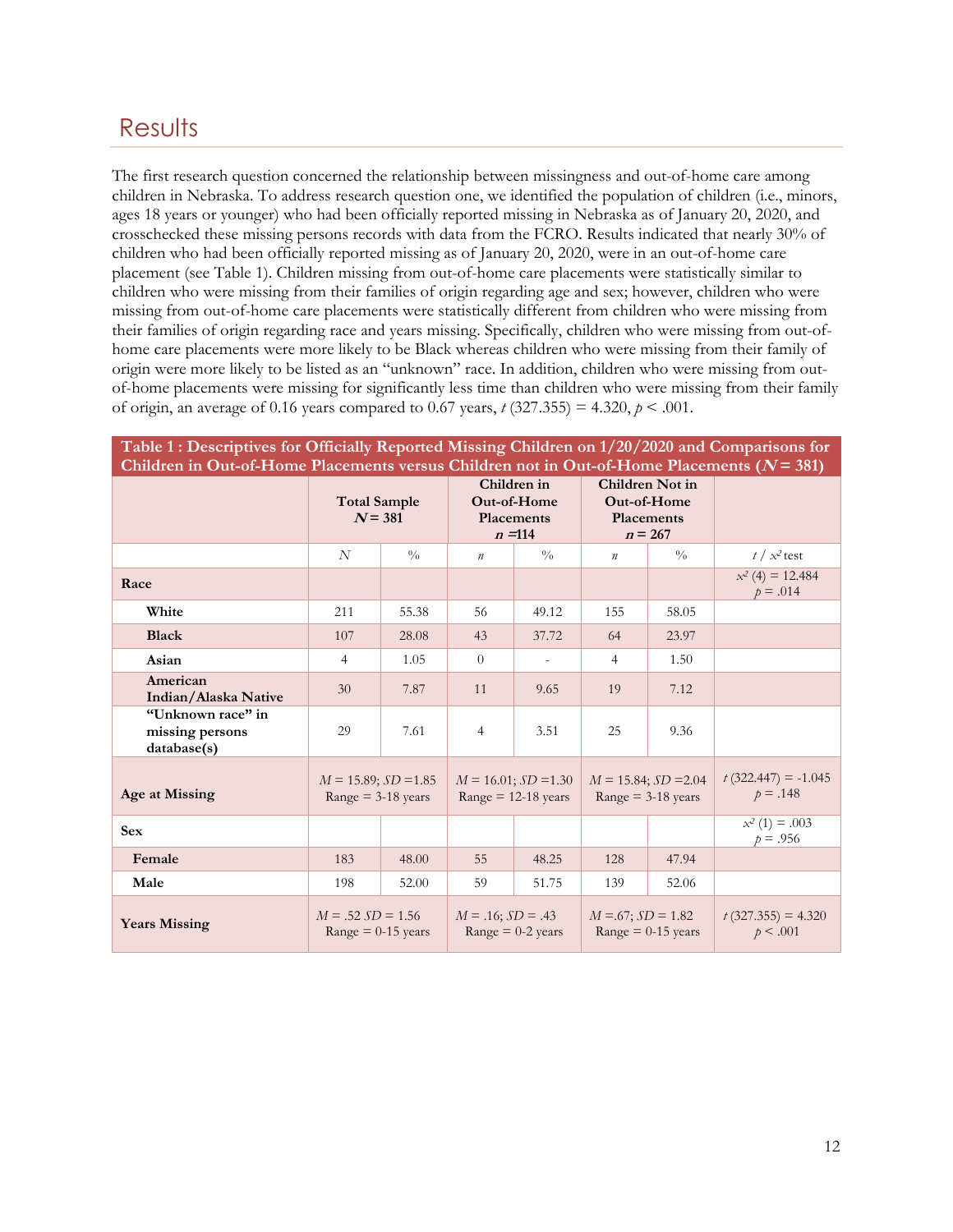Research question two was concerned with the individual- and case-level factors predictive of being reported missing among children in out-of-home care. To address this research question, we examined the FCRO records for all children who were in out-of-home care placements on January 20, 2020 (*N* = 4,103) and compared children who had been officially reported missing (*n* = 114) with children who had not been officially reported missing (*n* = 3,989) (see Table 2). Results showed no significant differences regarding sex across children who had and had not been officially reported as missing. Conversely, findings indicated that children who had been officially reported missing were significantly older on average than children who had not been officially reported missing, 16.76 years old compared to 9.98 years old,  $t$  (277.834) = -43.958,  $p$  < .001. In addition, a significantly greater percentage of children who had been officially reported missing were Black, while a significantly lower percentage of children who had been officially reported missing were White,  $x^{2}(6) = 22.730, p < .001$ . Regarding placement stability, children who had been officially reported missing had greater numbers of episodes in care during their lifetime on average (2.59 versus 1.49),  $t$  (115.094) = -7.022,  $p$  $< .001$ , and greater numbers of placements during their lifetime on average (8.89 versus 3.96),  $t$  (115.564) = -6.850,  $p < .001$ , compared to children who had not been officially reported missing. Further, children who had been officially reported missing had been in their current placement significantly fewer days than children who had not been officially reported missing, a median of 59 days compared to 138 days, *t* (129.087) = 7.553,  $p < .001$ .

Placement type was further explored by examining children's (1) placement type on January 20, 2020, or among children whose placement type was "missing from care," (2) children's most recent placement type before going missing from care. Significant differences regarding placement type across children who had and had not been officially reported missing were identified,  $x^2(7) = 105.246$ ,  $p < .001$ . Significantly greater percentages of children who were officially reported missing were in group homes, institutions, independent living placements, detention facilities, and near permanency placements, while significantly greater percentages of children who had not been officially reported missing were in relative/kinship foster home placements and trial home visits. Of note, of the 20 children who had been reported missing from a near permanency placement, all 20 had been returned home to their family of origin. For 84 children in out-ofhome care placements on January 20, 2020, the current placement type in FCRO records was listed as "missing from care"; 60.71% of children with a "missing from care" placement had been officially reported missing, while 39.29% had not been officially reported missing as of January 20, 2020,  $x^2(1) = 1065.593$ ,  $p <$ .001. Finally, there were significant differences regarding the types of agency supervision among children who had and had not been officially reported missing,  $x^2$  (5) = 244.286,  $p < .001$ : significantly greater percentages of children who had been officially reported missing were under the supervision of Probation, while significantly lower percentages were under the supervision of Nebraska Department of Health and Human Services/Child and Family Services only.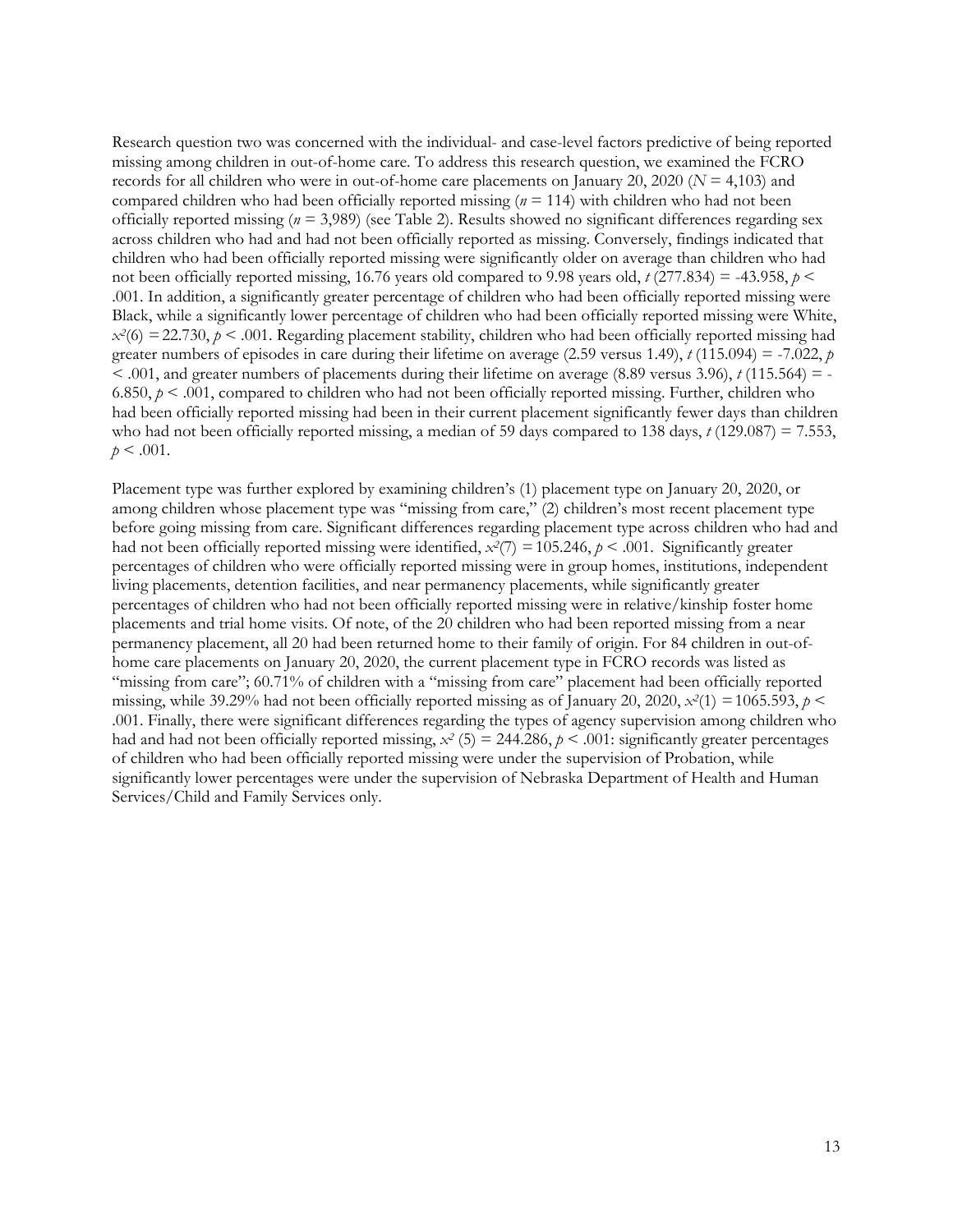| Table 2: Descriptives for Children in Out-of-Home Placements on 1/20/2020 and Bivariate Comparisons for Children who were<br>Missing from Out-of-Home Placements and Children who were Not Missing from Out-of-Home Placements ( $N = 4,103$ ) |                  |                                                                   |                  |                                                                |                                                                   |                                                          |                                  |                                    |  |
|------------------------------------------------------------------------------------------------------------------------------------------------------------------------------------------------------------------------------------------------|------------------|-------------------------------------------------------------------|------------------|----------------------------------------------------------------|-------------------------------------------------------------------|----------------------------------------------------------|----------------------------------|------------------------------------|--|
|                                                                                                                                                                                                                                                |                  | <b>Total Sample</b><br>$N = 4,103$                                |                  | <b>Missing from Placement</b><br>$n = 114$                     |                                                                   | Not Missing from<br>Placement<br>$n = 3,989$             |                                  | $t / x^2$ test                     |  |
|                                                                                                                                                                                                                                                | $\boldsymbol{N}$ | $\frac{0}{0}$                                                     | $\boldsymbol{n}$ | $\frac{0}{0}$                                                  | $\boldsymbol{n}$                                                  |                                                          | $\frac{0}{0}$                    |                                    |  |
| <b>Sex</b>                                                                                                                                                                                                                                     |                  |                                                                   |                  |                                                                |                                                                   |                                                          |                                  | $x^2$ (2) = .404<br>$p = .817$     |  |
| Female                                                                                                                                                                                                                                         | 1,927            | 46.97                                                             | 56               | 49.12                                                          | 1871                                                              |                                                          | 49.60                            |                                    |  |
| Male                                                                                                                                                                                                                                           | 2,169            | 52.86                                                             | 58               | 50.88                                                          | 2111                                                              |                                                          | 52.92                            |                                    |  |
| Age at PIT Count                                                                                                                                                                                                                               |                  | $M = 10.17$ ; $SD = 5.91$<br>$Range = 0-19$ years                 |                  | $M = 16.76$ ; $SD = 1.31$<br>$Range = 12-19 \text{ years}$     |                                                                   | $M = 9.98$ ; $SD = 5.89$<br>$Range = 0-19$ years         |                                  | $t(277.834) = -43.958$<br>p < .001 |  |
| Race                                                                                                                                                                                                                                           |                  |                                                                   |                  |                                                                |                                                                   |                                                          |                                  | $x^2$ (6) = 22.730<br>p < .001     |  |
| Hispanic                                                                                                                                                                                                                                       | 817              | 19.91                                                             | 24               | 21.05                                                          | 793                                                               |                                                          | 19.88                            |                                    |  |
| White, Not Hispanic                                                                                                                                                                                                                            | 1,876            | 45.72                                                             | 38               | 33.33                                                          | 1,838                                                             |                                                          | 46.08                            |                                    |  |
| <b>Black, Not Hispanic</b>                                                                                                                                                                                                                     | 799              | 19.47                                                             | 36               | 31.58                                                          | 763                                                               |                                                          | 19.13                            |                                    |  |
| American Indian/Alaska Native, Not<br>Hispanic                                                                                                                                                                                                 | 183              | 4.46                                                              | 9                | 7.89                                                           | 174                                                               |                                                          | 4.36                             |                                    |  |
| Asian, Native Hawaiian and Other<br>Pacific Islander, Not Hispanic                                                                                                                                                                             | 37               | .90                                                               | $\theta$         |                                                                | 37                                                                |                                                          | 0.93                             |                                    |  |
| Other Race or unknown, Not<br>Hispanic                                                                                                                                                                                                         | 46               | 1.12                                                              | 3                | 2.63                                                           | 43                                                                |                                                          | 1.08                             |                                    |  |
| Multiracial, Not Hispanic                                                                                                                                                                                                                      | 345              | 8.41                                                              | $\overline{4}$   | 3.51                                                           | 341                                                               |                                                          | 8.55                             |                                    |  |
| Number of Times in Care, Lifetime                                                                                                                                                                                                              |                  | $M = 1.52$ ; Median = 1.00<br>$SD = .98$ ; Range = 1-12           |                  | $M = 2.59$ ; Median = 2.00<br>$SD = 1.66$ ; Range = 1-8        |                                                                   | $M = 1.49$ ; Median = 1.00<br>$SD = .94$ ; Range = 1-12  |                                  | $t(115.094) = -7.022$<br>p < .001  |  |
| Number of Out-of-Home Placements,<br>Lifetime                                                                                                                                                                                                  |                  | $M = 4.10$ ; Median = 2.00<br>$SD = 4.97$ ; Range = 1-62          |                  | $M = 8.89$ ; Median = 7.00<br>$SD = 7.65$ ; Range = 1-37       |                                                                   | $M = 3.96$ ; Median = 2.00<br>$SD = 4.81$ ; Range = 1-62 |                                  | $t(115.564) = -6.850$<br>p < .001  |  |
| Days in Placement at PIT or Last<br><b>Placement Before Missing</b>                                                                                                                                                                            |                  | $M = 199.49$ ; Median = 134.00<br>$SD = 208.45$ ; Range = 4-2,287 |                  | $M = 103.52$ ; Median = 59.00<br>$SD = 134.96$ ; Range = 5-919 | $M = 202.23$ ; Median = 138.00<br>$SD = 209.53$ ; Range = 4-2,287 |                                                          | $t(129.087) = 7.553$<br>p < .001 |                                    |  |

**Table 2: Descriptives for Children in Out-of-Home Placements on 1/20/2020 and Bivariate Comparisons for Children who were**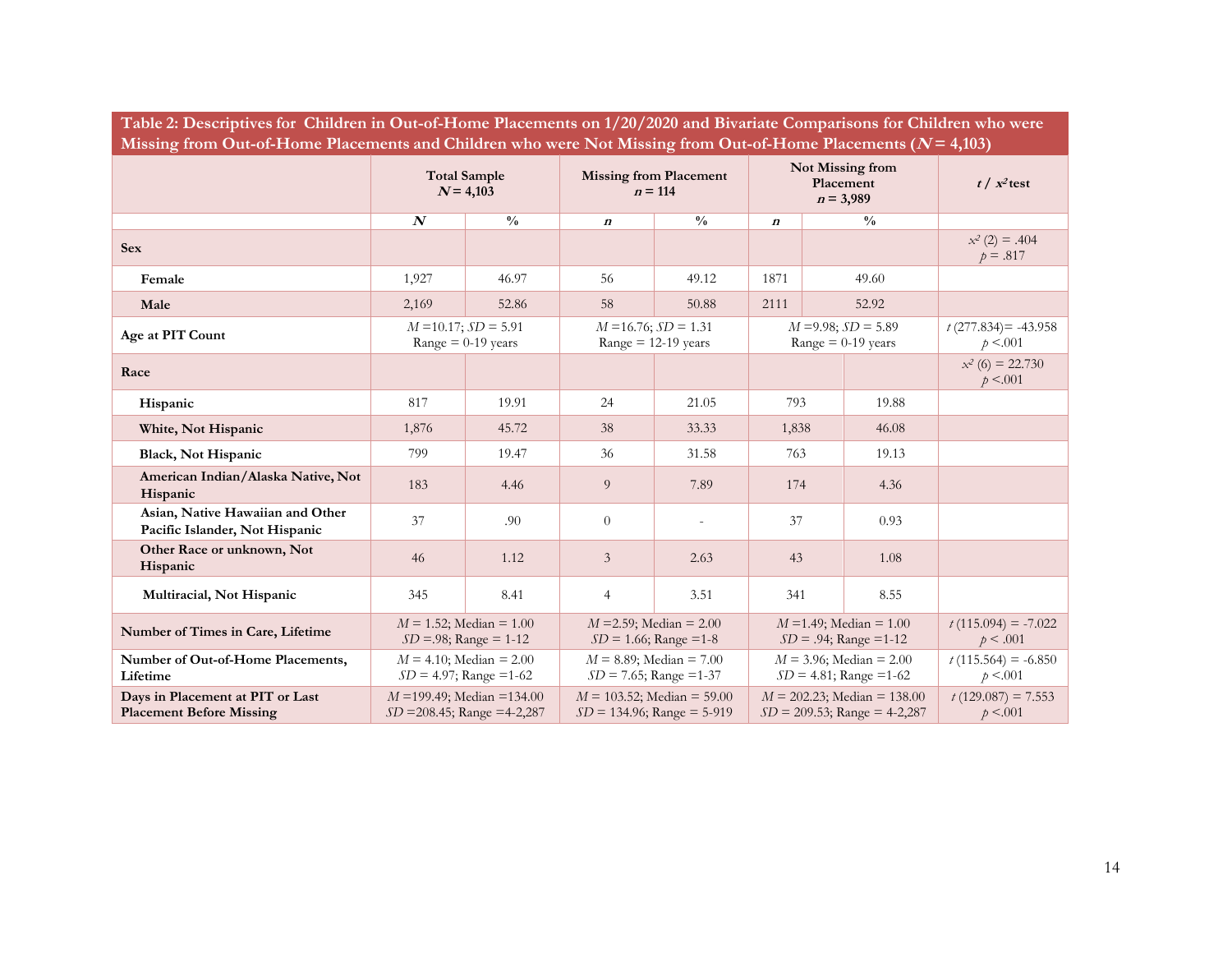**Table 2: Descriptives for Children in Out-of-Home Placements on 1/20/2020 and Bivariate Comparisons for Children who were**  Missing from Out-of-Home Placements and Children who were Not Missing from Out-of-Home Placements  $(N = 4,103)$ **Continued**

|                                                      |                  | <b>Total Sample</b><br>$N = 4,103$ |                  | Not Missing from<br><b>Missing from Placement</b><br>Placement<br>$n = 114$<br>$n = 3,989$ |                  |               | $t / x^2$ test                   |
|------------------------------------------------------|------------------|------------------------------------|------------------|--------------------------------------------------------------------------------------------|------------------|---------------|----------------------------------|
|                                                      | $\boldsymbol{N}$ | $\frac{0}{0}$                      | $\boldsymbol{n}$ | $\frac{0}{0}$                                                                              | $\boldsymbol{n}$ | $\frac{0}{0}$ |                                  |
| Placement at PIT or Last Placement Before<br>Missing |                  |                                    |                  |                                                                                            |                  |               | $x^2$ (7) = 105.426<br>p < .001  |
| Foster Home (relative or fictive/kinship)            | 1,575            | 38.39                              | 14               | 12.28                                                                                      | 1,564            | 39.13         |                                  |
| Foster Home (non-relative)                           | 1,156            | 28.17                              | 32               | 28.07                                                                                      | 1,124            | 28.18         |                                  |
| <b>Group Home</b>                                    | 236              | 5.75                               | 19               | 16.67                                                                                      | 217              | 5.44          |                                  |
| Institution                                          | 249              | 6.07                               | 16               | 14.04                                                                                      | 233              | 5.84          |                                  |
| <b>Supervised Independent Living</b>                 | 43               | 1.05                               | 3                | 2.63                                                                                       | 40               | 1.00          |                                  |
| <b>Trial Home Visit</b>                              | 389              | 9.48                               | $\mathbf{1}$     | .88                                                                                        | 388              | 9.73          |                                  |
| <b>Detention Facility</b>                            | 245              | 5.97                               | 9                | 7.89                                                                                       | 236              | 5.92          |                                  |
| <b>Near Permanency Placement</b>                     | 210              | 5.12                               | 20 <sup>a</sup>  | 17.54                                                                                      | 190              | 4.76          |                                  |
| Listed as Missing from Care in FCRO at PIT           | 84               | 2.05                               | 51               | 60.71                                                                                      | 33               | 39.29         | $x^2$ (1) = 1065.593<br>p < .001 |
| <b>Agency Involvement at PIT</b>                     |                  |                                    |                  |                                                                                            |                  |               | $x^2$ (5) = 244.286<br>p < .001  |
| NDHHS/CFS Only                                       | 3,279            | 79.92                              | 30               | 26.32                                                                                      | 3249             | 81.45         |                                  |
| <b>NDHHS/CFS</b> and Probation                       | 149              | 3.63                               | 16               | 14.04                                                                                      | 133              | 3.33          |                                  |
| NDHHS, OJS, and Probation                            | 111              | 2.71                               | 2                | 1.75                                                                                       | 109              | 2.73          |                                  |
| NDHHS and OJS Only                                   | 8                | 0.19                               | $\overline{1}$   | .88                                                                                        | 7                | 0.18          |                                  |
| Probation Only                                       | 555              | 13.53                              | 65               | 57.02                                                                                      | 490              | 12.28         |                                  |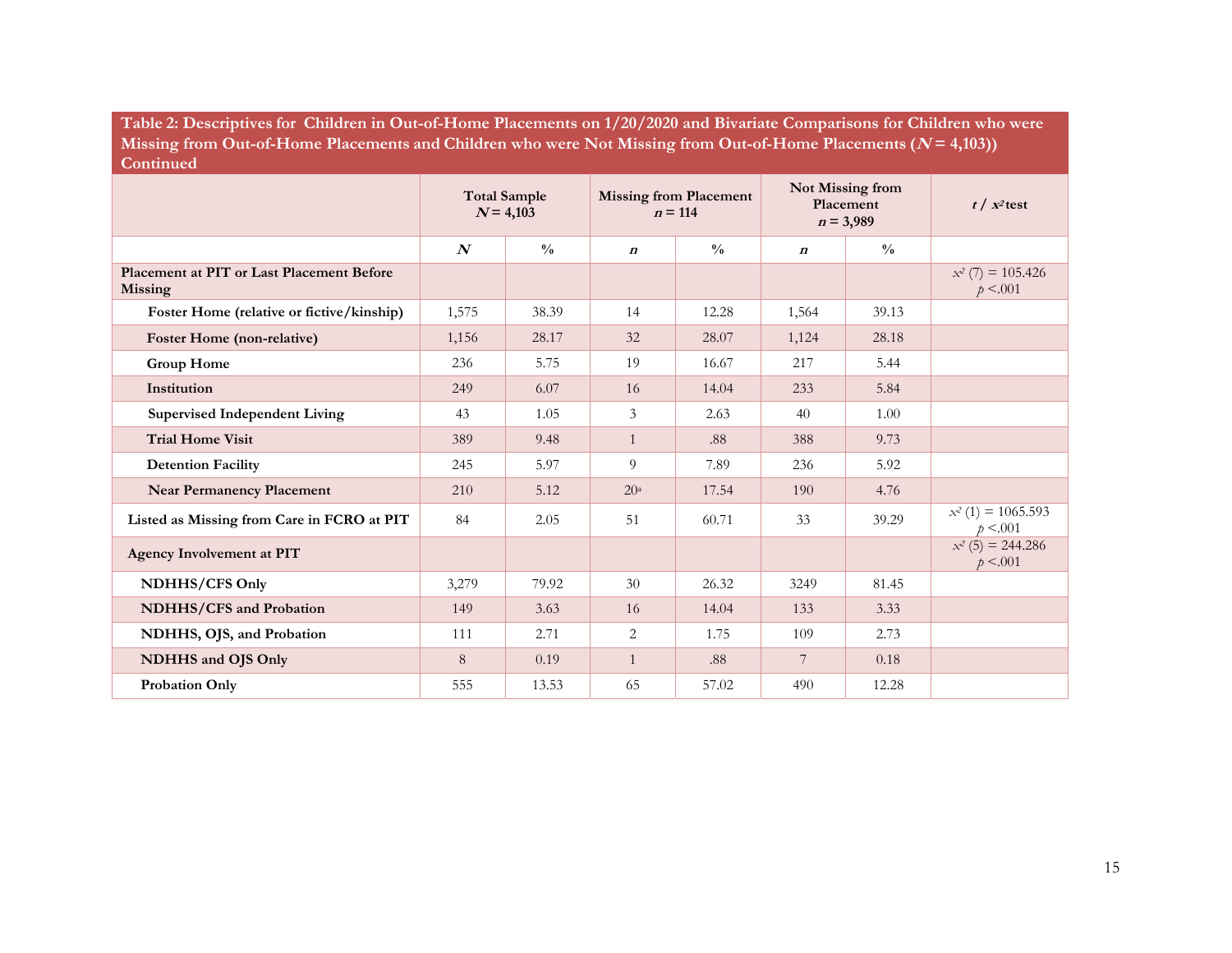Research question three aimed to address the context of missingness among children who were in out-ofhome placements. To address this question, in-depth quantitative and qualitative case information for a subset of officially reported missing children whose case had a review by the FCRO (*n* = 53; 46.49%) was used. However, it is important to note that children's cases are reviewed approximately every six months, not at random. Thus, missing children whose case had been reviewed by FCRO and missing children whose case had not been reviewed by FCRO first were compared to assess any identifiable differences (see Table 3 below). There were no statistically significant differences between the reviewed and not reviewed samples on sex, age, or race/ethnicity. However, the groups varied significantly regarding the number of times a child was in care during their lifetime: the reviewed sample had been in care an average of 1.98 times compared to 3.11 times for the non-reviewed sample,  $t (100.187) = -3.996$ ,  $p < .001$ . Similarly, the reviewed sample had been in an average of 12.72 different placements during their lifetime compared to 5.57 placements for the nonreviewed sample, *t* (93.771) = 5.484, *p* <.001. Children in the reviewed sample also had significantly fewer days in their placement on January 20, 2020, than children in the non-reviewed sample, a median of 36 days compared to a median of 76 days, *t* (88.278) = -2.438, p = .017.

Analyses also revealed significant differences between the two groups regarding the placement types from which they had gone missing,  $x^2$  (7) = 39.222,  $p$  <.001. For example, in the reviewed sample, children were most likely to go missing from either relative or non-relative foster homes, while in the non-reviewed sample children were most likely to have gone missing after being returned home or from a group home or institution. Among the 51 children who were officially reported missing and listed as "missing from care" in the FCRO records, 60.38% were among the review sample,  $x^2(1) = 1.048$ ,  $p = .360$ . Finally, significant differences were found between the two groups regarding which agency or combination of agencies had supervision of the child when they went missing from care,  $x^2$  (4) = 81.388,  $p$  <.001. Children in the reviewed sample were most likely to be under the supervision of Nebraska Department of Health and Human Services/Child and Family Services only or in combination with Probation while children in the non-reviewed sample were most likely to be under the supervision of Probation only.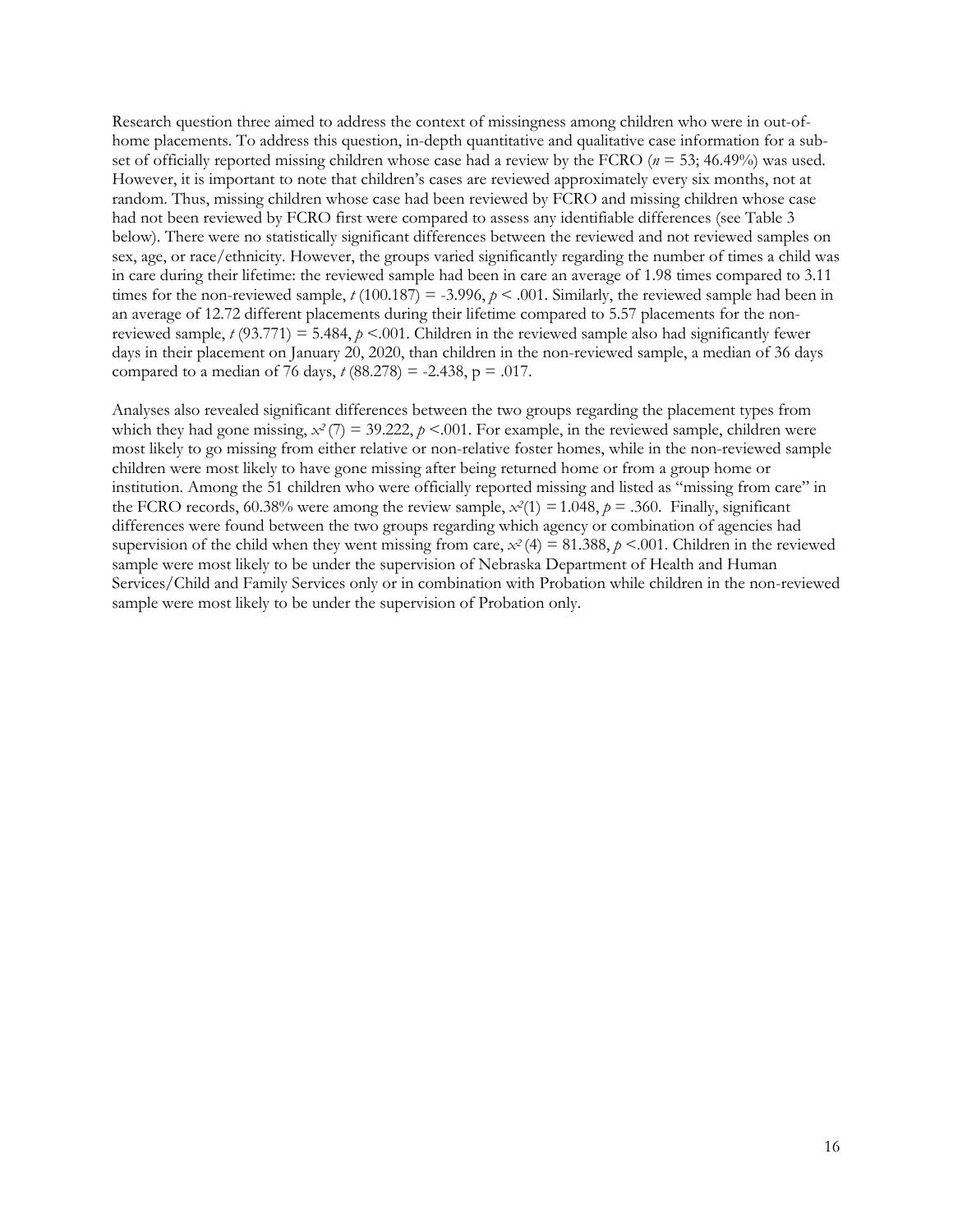| Table 3: Descriptives for Missing Children in Out-of-Home Placements who had a FCRO Review versus Missing Children in<br>Out-of-Home Placements who did not have a FCRO Review $(N=114)$ |                                                                                                                                 |                                             |                                                          |                                 |                                   |  |  |
|------------------------------------------------------------------------------------------------------------------------------------------------------------------------------------------|---------------------------------------------------------------------------------------------------------------------------------|---------------------------------------------|----------------------------------------------------------|---------------------------------|-----------------------------------|--|--|
|                                                                                                                                                                                          |                                                                                                                                 | Reviewed<br>$(n = 53)$                      |                                                          | <b>Not Reviewed</b><br>$(n=61)$ |                                   |  |  |
|                                                                                                                                                                                          | n                                                                                                                               | $\frac{0}{0}$                               | $\mathbf n$                                              | $\frac{0}{0}$                   |                                   |  |  |
| <b>Sex</b>                                                                                                                                                                               |                                                                                                                                 |                                             |                                                          |                                 | $x^2$ (1) = 2.218<br>$p = .136$   |  |  |
| Male                                                                                                                                                                                     | 23                                                                                                                              | 43.40                                       | 35                                                       | 57.38                           |                                   |  |  |
| Female                                                                                                                                                                                   | 30                                                                                                                              | 56.60                                       | 26                                                       | 42.62                           |                                   |  |  |
| Age at PIT                                                                                                                                                                               |                                                                                                                                 | $M = 16.22$ ; $SD = 1.47$<br>Range $=12-18$ | $M = 16.29$ ; $SD = 1.14$<br>Range $=13-18$              |                                 | $t(97.505) = -.274$<br>$p = 784$  |  |  |
| Race                                                                                                                                                                                     |                                                                                                                                 |                                             |                                                          | $x^2$ (5) = .267<br>$p = .998$  |                                   |  |  |
| Hispanic                                                                                                                                                                                 | 11                                                                                                                              | 20.75                                       | 13                                                       | 21.31                           |                                   |  |  |
| White, Not Hispanic                                                                                                                                                                      | 18                                                                                                                              | 33.96                                       | 20                                                       | 32.79                           |                                   |  |  |
| <b>Black, Not Hispanic</b>                                                                                                                                                               | 17                                                                                                                              | 32.08                                       | 19                                                       | 31.15                           |                                   |  |  |
| American Indian/Alaska Native, Not<br>Hispanic                                                                                                                                           | $\overline{4}$                                                                                                                  | 7.55                                        | 5                                                        | 8.20                            |                                   |  |  |
| Asian, Native Hawaiian,<br>and Other Pacific Islander, Not Hispanic                                                                                                                      | $\overline{0}$                                                                                                                  |                                             | $\theta$                                                 |                                 |                                   |  |  |
| Other or Unknown Race, Not Hispanic                                                                                                                                                      | $\mathbf{1}$                                                                                                                    | 1.89                                        | $\overline{2}$                                           | 3.28                            |                                   |  |  |
| Multiracial, Not Hispanic                                                                                                                                                                | 2                                                                                                                               | 3.77                                        | 2                                                        | 3.28                            |                                   |  |  |
| Number of Times in Care, Lifetime                                                                                                                                                        | $M = 1.98$ ; Median = 2.00<br>$SD = 1.12$ ; Range = 1-5                                                                         |                                             | $M = 3.11$ ; Median = 3.00<br>$SD = 1.86$ ; Range = 1-8  |                                 | $t(100.187) = -3.996$<br>p < .001 |  |  |
| Number of Out-of-Home Placements,<br>Lifetime                                                                                                                                            | $M = 12.72$ ; Median = 10.00<br>$SD = 7.84$ ; Range = 1-37                                                                      |                                             | $M = 5.57$ ; Median = 4.00<br>$SD = 5.72$ ; Range = 1-31 |                                 | $t(93.771) = 5.484$<br>p < .001   |  |  |
| Days in Placement at PIT or Last Placement<br><b>Before Missing</b>                                                                                                                      | $M = 72.51$ ; Median = 36.00<br>$M = 130.45$ ; Median = 76.00<br>$SD = 78.50$ ; Range = 5-354<br>$SD = 165.46$ ; Range = 13-919 |                                             | $t(88.278) = -2.438$<br>$p = 0.017$                      |                                 |                                   |  |  |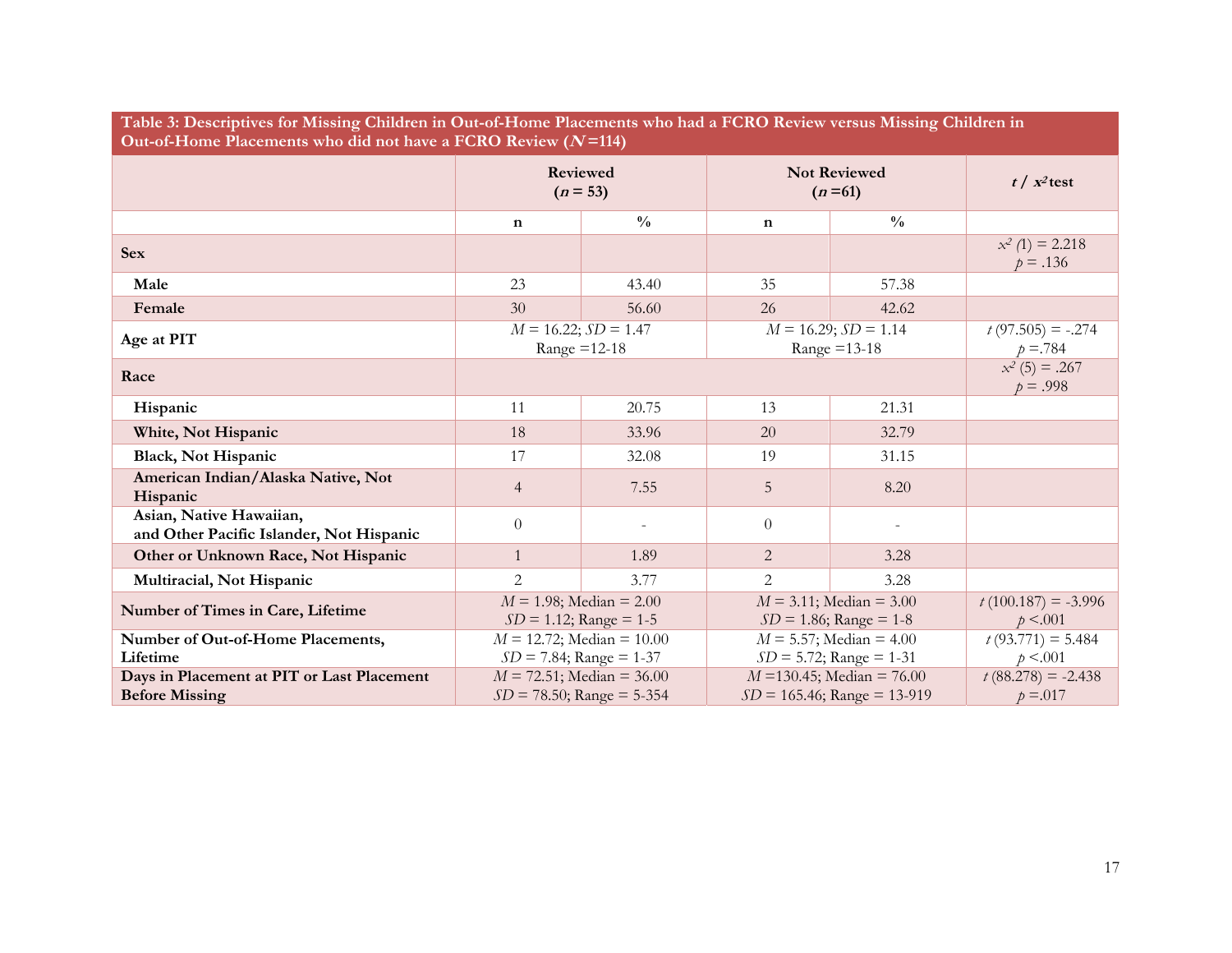| Table 3: Descriptives for Missing Children in Out-of-Home Placements who had a FCRO Review versus Missing Children in Out-of-<br>Home Placements who did not have a FCRO Review $(N=114)$ Continued |                          |                               |                                 |               |                                  |  |  |
|-----------------------------------------------------------------------------------------------------------------------------------------------------------------------------------------------------|--------------------------|-------------------------------|---------------------------------|---------------|----------------------------------|--|--|
|                                                                                                                                                                                                     |                          | <b>Reviewed</b><br>$(n = 53)$ | <b>Not Reviewed</b><br>$(n=61)$ |               | $t / x^2$ test                   |  |  |
|                                                                                                                                                                                                     | $\boldsymbol{n}$         | $\frac{0}{0}$                 | $\boldsymbol{n}$                | $\frac{0}{0}$ |                                  |  |  |
| Placement at PIT                                                                                                                                                                                    |                          |                               |                                 |               | $x^2$ (7) = 39.222<br>p < .001   |  |  |
| Foster Home (relative or fictive/kinship)                                                                                                                                                           | 13                       | 18.31                         | $\mathbf{1}$                    | 2.33          |                                  |  |  |
| <b>Foster Home (non-relative)</b>                                                                                                                                                                   | 30                       | 42.25                         | $\overline{2}$                  | 4.65          |                                  |  |  |
| <b>Group Home</b>                                                                                                                                                                                   | 9                        | 12.68                         | 10                              | 23.26         |                                  |  |  |
| Institution                                                                                                                                                                                         | 7                        | 9.86                          | 9                               | 20.93         |                                  |  |  |
| <b>Supervised Independent Living</b>                                                                                                                                                                | $\overline{2}$           | 2.82                          | $\mathbf{1}$                    | 2.33          |                                  |  |  |
| <b>Trial Home Visit</b>                                                                                                                                                                             | $\mathbf{1}$             | 1.41                          | $\overline{0}$                  |               |                                  |  |  |
| <b>Detention Facility</b>                                                                                                                                                                           | 5                        | 7.04                          | $\overline{4}$                  | 9.30          |                                  |  |  |
| <b>Near Permanency Placement</b>                                                                                                                                                                    | $\overline{4}$           | 5.63                          | 16                              | 37.21         |                                  |  |  |
| Listed as Missing from Care in FCRO at PIT                                                                                                                                                          | 32                       | 60.38                         | 21                              | 34.43         | $x^2$ (1) = 1.048<br>$p = 0.306$ |  |  |
| <b>Agency Involvement at Missing</b>                                                                                                                                                                |                          |                               |                                 |               | $x^2$ (4) = 81.388<br>p < .001   |  |  |
| NDHHS/CFS                                                                                                                                                                                           | 28                       | 52.83                         | 2                               | 3.28          |                                  |  |  |
| <b>Probation Only</b>                                                                                                                                                                               | 7                        | 13.21                         | 58                              | 95.08         |                                  |  |  |
| NDHHS/CFS & Probation                                                                                                                                                                               | 16                       | 30.19                         | $\overline{\phantom{a}}$        |               |                                  |  |  |
| NDHHS/OJS only                                                                                                                                                                                      | $\overline{\phantom{a}}$ |                               | $\mathbf{1}$                    | 1.64          |                                  |  |  |
| NDHHS/OJS & Probation                                                                                                                                                                               | $\overline{2}$           | 3.77                          | $\overline{a}$                  |               |                                  |  |  |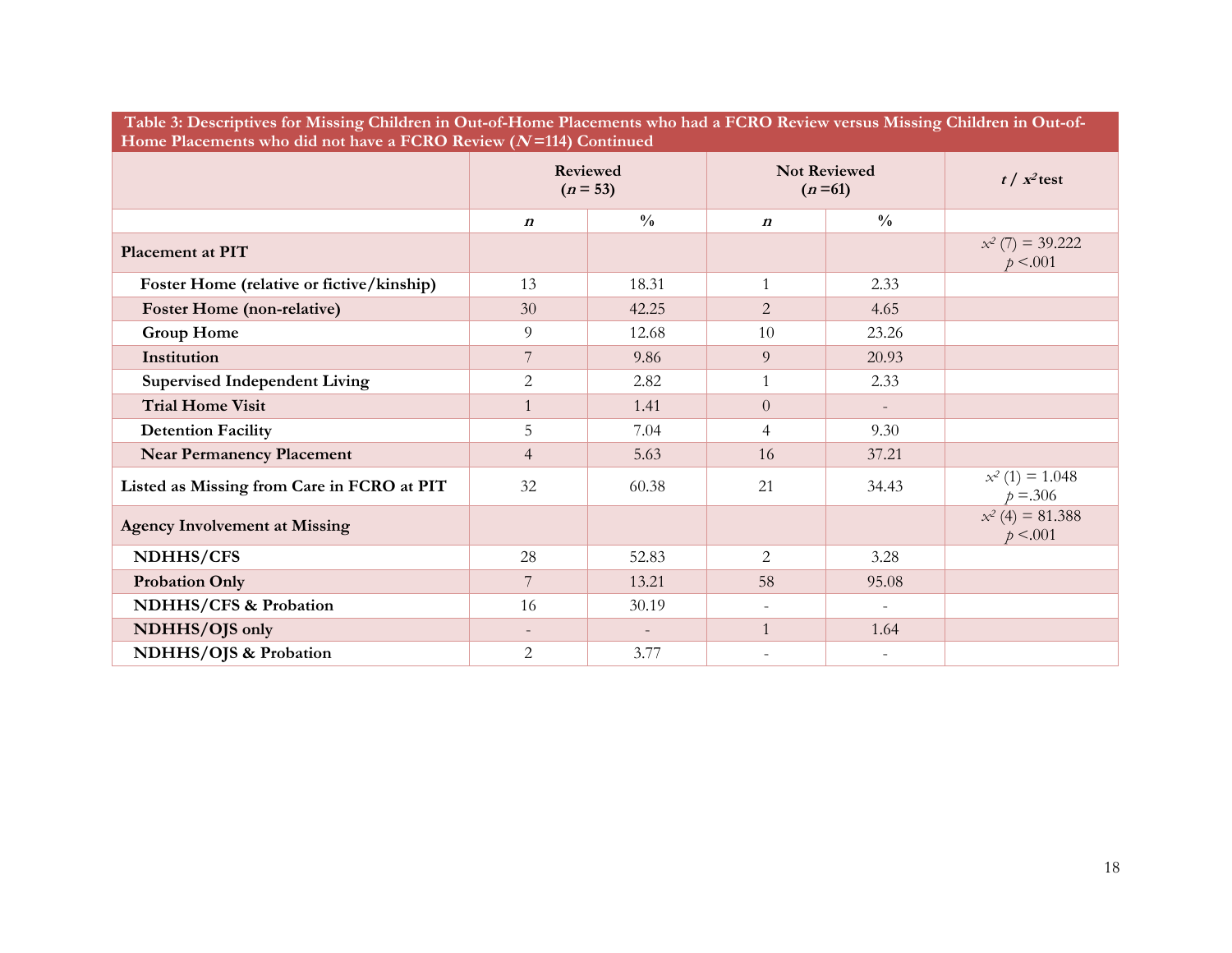Finally, the additional case information available for the reviewed sample ( $n = 53$ ) was examined to better understand the context(s) of children missing who were in out-of-home care placements (see Table 4 below). A review of the quantitative data shows that while 62.26% of these children were enrolled in school, only 24.53% were regularly attending school and 16.98% were earning grades that were on target in more than half of their classes (or more); 43.40% of children were involved in extracurricular activities. Relatedly, nearly 43.40% of children had a current disability diagnosis and more than 15.09% were currently enrolled in special education programming.

Further, 69.81% of children had been diagnosed with a mental health problem; however, less than 40% were receiving mental health services; 13.21% were receiving substance abuse services. Five children (9.43%) had been identified as a suspected or documented victim of sex trafficking and one child (1.89%) had been identified as a suspected or documented victim of labor trafficking.

Findings showed that most children's maternal and paternal rights were intact. Regarding permanency objectives, approximately one third of the reviewed sample aimed to achieve independent living or family preservation or reunification. Another 20.75% identified guardianship, while 13.21% identified adoption as the planned goal. The majority of children's cases stemmed from Douglas County and for children who were on probation, most children were supervised by Probation District 4J.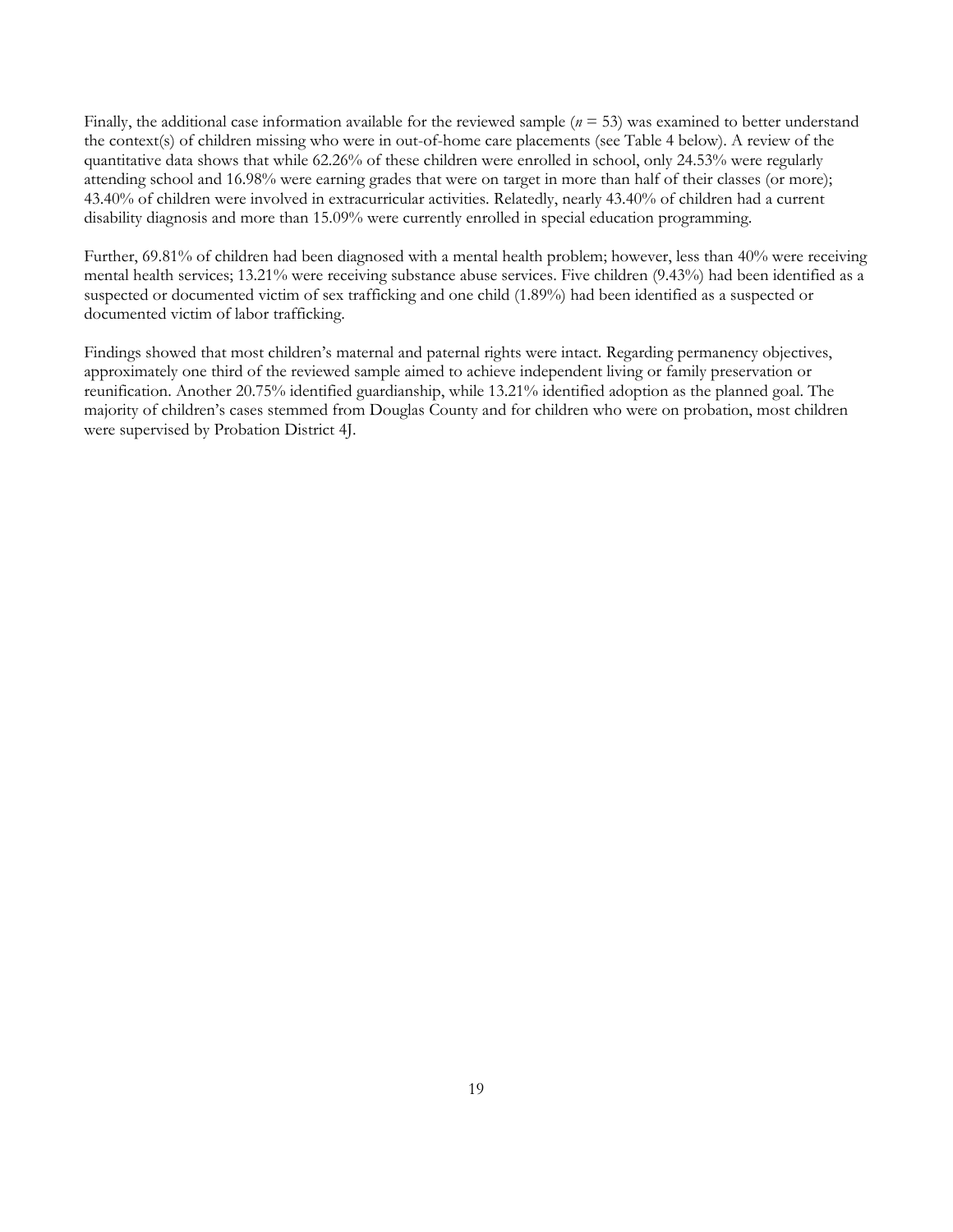| Table 4: Descriptives for Sample of Missing Children in Out-of-Home Placements who had a FCRO<br>Review ( $n = 53$ ) |                  |               |  |  |  |
|----------------------------------------------------------------------------------------------------------------------|------------------|---------------|--|--|--|
|                                                                                                                      | $\boldsymbol{n}$ | $\frac{0}{0}$ |  |  |  |
| Mother's Parental Rights Intact                                                                                      |                  |               |  |  |  |
| Yes                                                                                                                  | 36               | 67.92%        |  |  |  |
| N <sub>o</sub>                                                                                                       | 17               | 32.08%        |  |  |  |
| <b>Father's Parental Rights Intact</b>                                                                               |                  |               |  |  |  |
| Yes                                                                                                                  | 28               | 52.83%        |  |  |  |
| $\mathbf{N}\mathbf{o}$                                                                                               | 25               | 47.17%        |  |  |  |
| <b>Child Currently Enrolled in School</b>                                                                            |                  |               |  |  |  |
| Yes                                                                                                                  | 33               | 62.26%        |  |  |  |
| No                                                                                                                   | 20               | 37.74%        |  |  |  |
| <b>Child Regularly Attends School</b>                                                                                |                  |               |  |  |  |
| Yes                                                                                                                  | 13               | 24.53%        |  |  |  |
| $\mathbf{N}\mathbf{o}$                                                                                               | 11               | 20.75%        |  |  |  |
| Data Not Available                                                                                                   | 29               | 54.72%        |  |  |  |
| Child on Target for More than Half of Classes                                                                        |                  |               |  |  |  |
| Yes                                                                                                                  | 9                | 16.98%        |  |  |  |
| N <sub>0</sub>                                                                                                       | 19               | 35.85%        |  |  |  |
| Data Not Available                                                                                                   | 25               | 47.17%        |  |  |  |
| Involved in Extracurricular Activities, Confirmed                                                                    |                  |               |  |  |  |
| Yes                                                                                                                  | 23               | 43.40%        |  |  |  |
| N <sub>0</sub>                                                                                                       | 20               | 37.74%        |  |  |  |
| Data Not Available                                                                                                   | 10               | 18.87%        |  |  |  |
| Documented or Suspected Victim of Sex Trafficking                                                                    |                  |               |  |  |  |
| Yes                                                                                                                  | 5                | 9.43%         |  |  |  |
| $\mathbf{N}\mathbf{o}$                                                                                               | 48               | 90.57%        |  |  |  |
| Documented or Suspected Victim of Labor Trafficking                                                                  |                  |               |  |  |  |
| Yes                                                                                                                  | $\mathbf{1}$     | 1.89%         |  |  |  |
| $\mathbf{N}\mathbf{o}$                                                                                               | 52               | 98.11%        |  |  |  |
| <b>Current Disability Diagnosis</b>                                                                                  |                  |               |  |  |  |
| Yes                                                                                                                  | 23               | 43.40%        |  |  |  |
| N <sub>0</sub>                                                                                                       | 29               | 54.72%        |  |  |  |
| Data Not Available                                                                                                   | 1                | 1.89%         |  |  |  |
| <b>Currently in Special Education</b>                                                                                |                  |               |  |  |  |
| Yes                                                                                                                  | $8\,$            | 15.09%        |  |  |  |
| $\mathbf{N}\mathbf{o}$                                                                                               | 31               | 58.49%        |  |  |  |
| Data Not Available                                                                                                   | 14               | 26.42%        |  |  |  |
| <b>Current Mental Health Diagnosis</b>                                                                               |                  |               |  |  |  |
| Yes                                                                                                                  | 37               | 69.81%        |  |  |  |
| $\mathbf{N}\mathbf{o}$                                                                                               | 11               | 20.75%        |  |  |  |
| Data Not Available                                                                                                   | 5                | 9.43%         |  |  |  |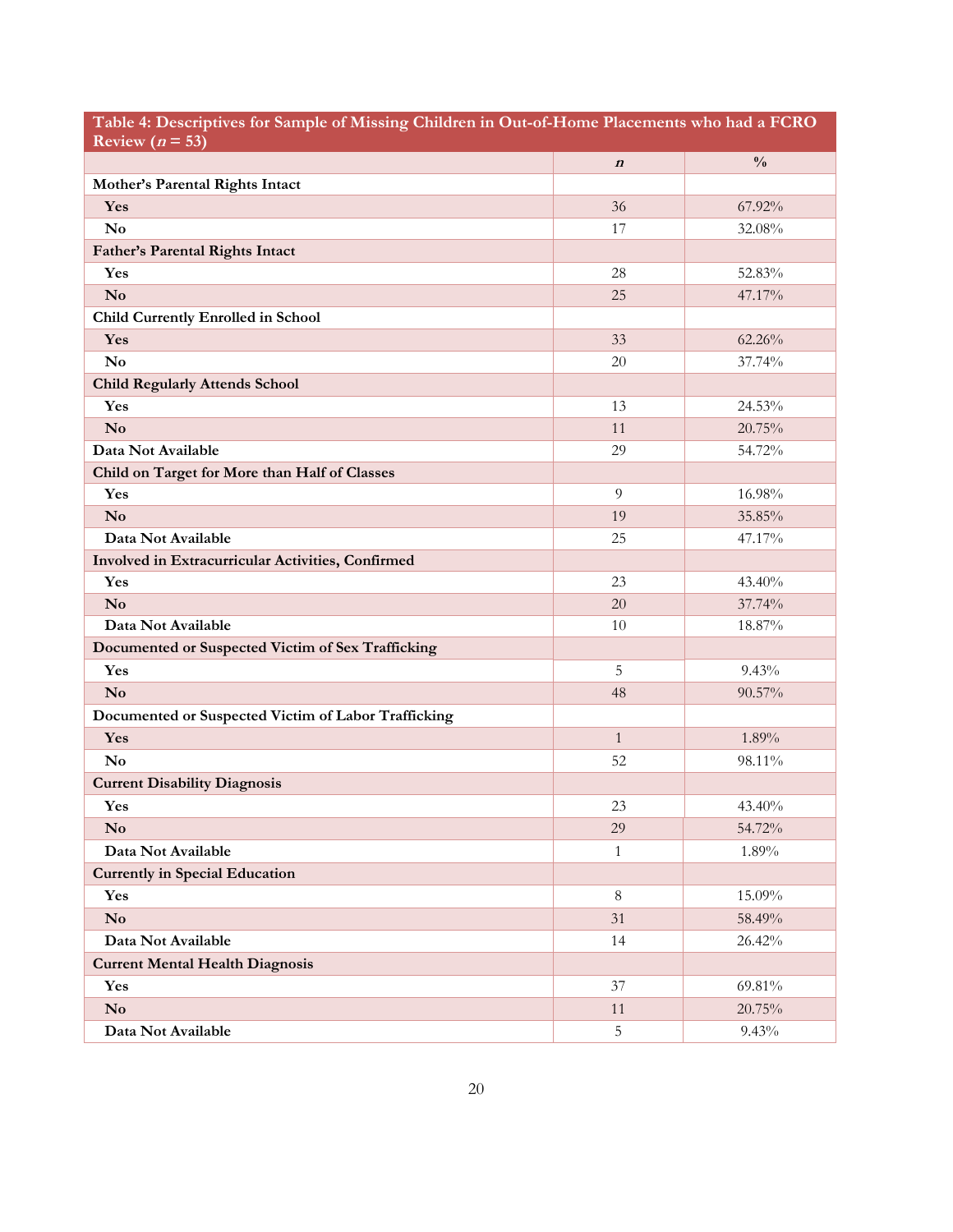| Table 4: Descriptives for Sample of Missing Children in Out-of-Home Placements who had a FCRO<br>Review ( $n = 53$ ) Continued |                  |                         |  |  |  |  |
|--------------------------------------------------------------------------------------------------------------------------------|------------------|-------------------------|--|--|--|--|
|                                                                                                                                | $\boldsymbol{n}$ | $\frac{\theta}{\theta}$ |  |  |  |  |
| <b>Currently Receiving Mental Health Services</b>                                                                              |                  |                         |  |  |  |  |
| Yes                                                                                                                            | 19               | 35.85%                  |  |  |  |  |
| $\mathbf{N}\mathbf{o}$                                                                                                         | 17               | 32.08%                  |  |  |  |  |
| Data Not Available                                                                                                             | 17               | 32.08%                  |  |  |  |  |
| <b>Currently Receiving Substance Abuse Services</b>                                                                            |                  |                         |  |  |  |  |
| Yes                                                                                                                            | $\overline{7}$   | 13.21%                  |  |  |  |  |
| $\mathbf{N}\mathbf{o}$                                                                                                         | 9                | 16.98%                  |  |  |  |  |
| Data Not Available                                                                                                             | 37               | 69.81%                  |  |  |  |  |
| <b>Primary Permanency Objective</b>                                                                                            |                  |                         |  |  |  |  |
| Adoption                                                                                                                       | $\overline{7}$   | 13.21%                  |  |  |  |  |
| <b>APPLA/Independent Living</b>                                                                                                | 18               | 33.96%                  |  |  |  |  |
| <b>Family Preservation/Reunification</b>                                                                                       | 17               | 32.07%                  |  |  |  |  |
| Guardianship                                                                                                                   | 11               | 20.75%                  |  |  |  |  |
| <b>Court Associated with Current Episode</b>                                                                                   |                  |                         |  |  |  |  |
| Adams                                                                                                                          | $\mathbf{1}$     | 1.89%                   |  |  |  |  |
| <b>Buffalo</b>                                                                                                                 | $\overline{2}$   | 3.77%                   |  |  |  |  |
| <b>Dawes</b>                                                                                                                   | $\mathbf{1}$     | 1.89%                   |  |  |  |  |
| Douglas                                                                                                                        | 31               | 58.49%                  |  |  |  |  |
| Gage                                                                                                                           | $\mathbf{1}$     | 1.89%                   |  |  |  |  |
| Hall                                                                                                                           | $\mathfrak{Z}$   | 5.66%                   |  |  |  |  |
| Jefferson                                                                                                                      | $\mathbf{1}$     | 1.89%                   |  |  |  |  |
| Lancaster                                                                                                                      | 10               | 18.87%                  |  |  |  |  |
| Sarpy                                                                                                                          | $\mathfrak{Z}$   | $5.66\%$                |  |  |  |  |
| Probation District Associated with Current Episode                                                                             |                  |                         |  |  |  |  |
| District 1                                                                                                                     | $\overline{2}$   | 3.77%                   |  |  |  |  |
| <b>District 10</b>                                                                                                             | $\mathbf{1}$     | 1.89%                   |  |  |  |  |
| <b>District 12</b>                                                                                                             | $\mathbf{1}$     | 1.89%                   |  |  |  |  |
| <b>District 2</b>                                                                                                              | $\overline{3}$   | 5.66%                   |  |  |  |  |
| District 3J                                                                                                                    | 10               | 18.87%                  |  |  |  |  |
| <b>District 4J</b>                                                                                                             | 31               | 58.49%                  |  |  |  |  |
| District 9                                                                                                                     | $\overline{5}$   | 9.43%                   |  |  |  |  |

21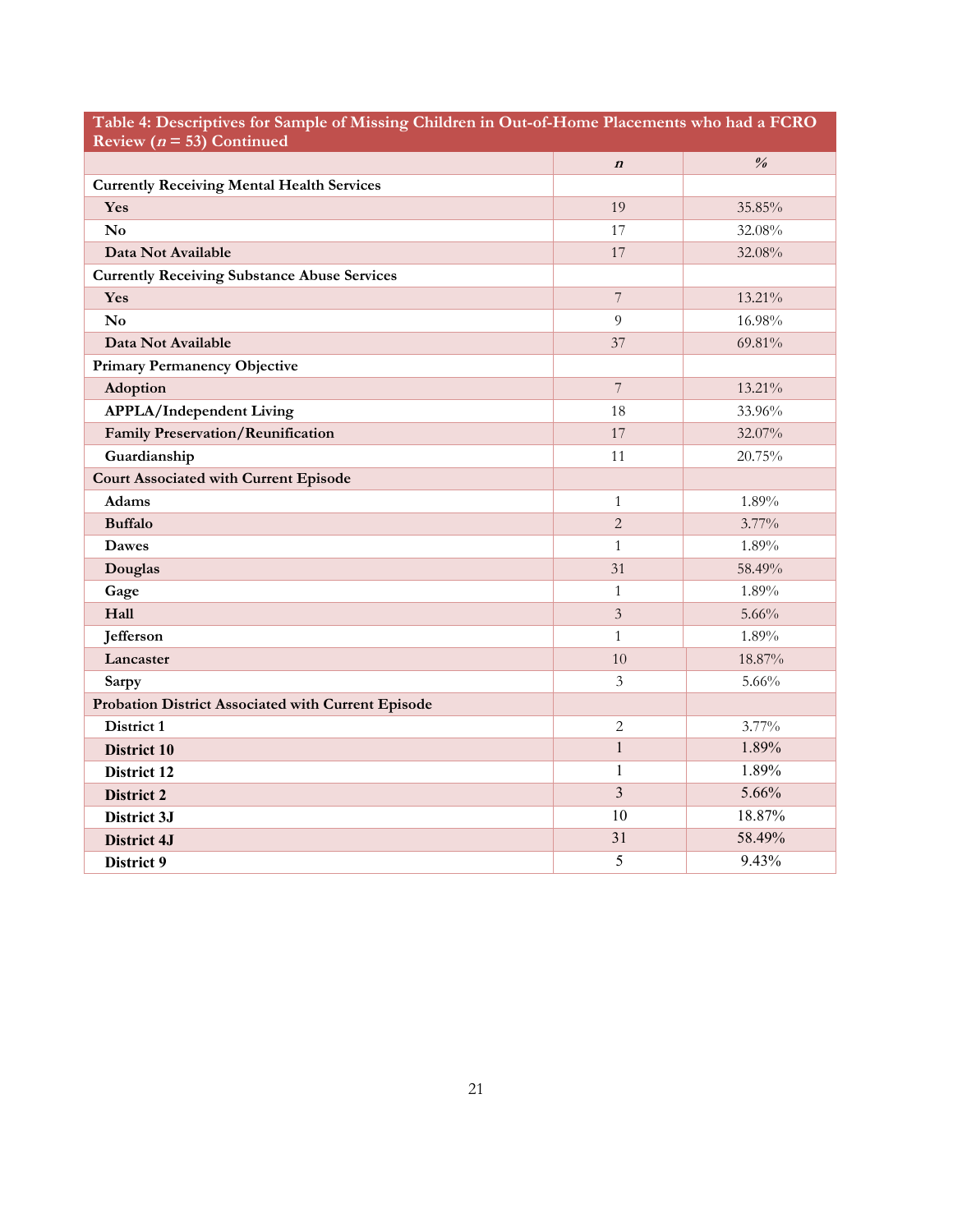To further examine the context of missingness among children in out-of-home care, case summaries for children who had a review were analyzed (see Table 5 below). Children were anonymized with pseudonyms. This analysis was informed by the body of previous research suggesting that children in foster care often "run" to something/someone or from something/someone. Here, case summaries revealed that 2 children (3.77%) ran to a trusted adult, despite literature suggesting it as likely, no children in the present sample ran to a boyfriend/girlfriend. Six (11.32%) case summaries suggested the child ran from placement as a coping strategy: repeatedly leaving a placement had become an established pattern of behavior for these children. For example, one summary notes that "Matt has shown in the past that he does not have good coping skills when he is upset or feels out of control. He has not taken any steps to learn any new coping … [he] has expressed a desire to stop running, but he has repeatedly not been able to control his impulses and has run anyway".

Beyond the "running to, running from" dichotomy several other key areas of concern were identified. The most striking finding was the role mental health challenges seemed to play in the lives of missing children who were in an out-of-home placement. Analyses revealed that in 45 of the 53 case summaries reviewed (84.91%), the child was either in need of or participating in mental health services. Often, missingness was the reason that a child's mental health care was not being properly managed. When a child went missing their services were terminated and if they returned to care, the continuity of care across service providers was challenging: a child may not be able to return to the same counselor, therapist, and/or physician. Thus, any progress made, or trust built prior to their missingness may be lost and the process of assisting the child must start from the beginning.

Further, 16 case summaries (30.19%) revealed that the child was treatment resistant. For example, a case summary may indicate treatment resistance with a note such as "Morgan is not participating in therapy services and is resistant to participating in services," or "Michael is unwilling to participate in therapy services". Treatment resistance included resistance or refusal to participate in therapy or other psychiatric counseling, refusal to consider taking recommended medications, or failure to remain medication compliant. Additionally, case summaries for 26 (49.05%) children discussed substance use problems; however, according to the quantitative data only 7 children (13.21%) were receiving services for substance abuse issues. Finally, 5 (9.43%) summaries indicated that in at least one placement in the child's history the reason the placement was terminated was related to the child's mental health and that the child's behavior was more than the foster caregivers felt they could handle.

Quantitative data also indicated that five children were suspected or documented victims of sex trafficking victimization, and 1 child was a suspected victim of labor trafficking (11.32%). The implications of this victimization were discussed in three of the case summaries, and in one of the cases, the child's missingness from placement was linked to trafficking victimization directly. The summary indicated, "…it was reported to Probation that during Jenny's last event running, she was found in a hotel with adult males. There is a concern that she could have been abused or exploited by these men". At the same time, narratives suggested that children often did not recognize their experience as victimization. For example, one case summary read, "Sarah does not view herself as a victim and has not been agreeable to any interventions, despite law enforcement involvement". Additionally, one of the summaries revealed that a child had likely been a victim of labor trafficking; however, no further details were available for analysis.

Problems in school were another recurring theme in these case summaries. Irregular attendance in school was discussed in the case summaries for 28 children (52.83%). Guardians reported that the children felt that they did not need to attend school, and it was common for the guardian to indicate that they had trouble getting the child to attend school. For example, one summary noted that, "Jeremy has changed schools a number of times due to his placement changes and he has a history of truancy. Even when he was in school, he usually refused to do his work, so he has failed most classes. He is so far behind in credits; he knows he won't be able to graduate so he is not motivated and doesn't see the point in trying." Another theme identified in relation to school was children's behavioral issues when they did attend school. Behavioral issues in school were indicated in 19 (35.85%) case summaries. For example, one summary revealed that "Darius has been suspended on numerous occasions and has over 55 instances this school year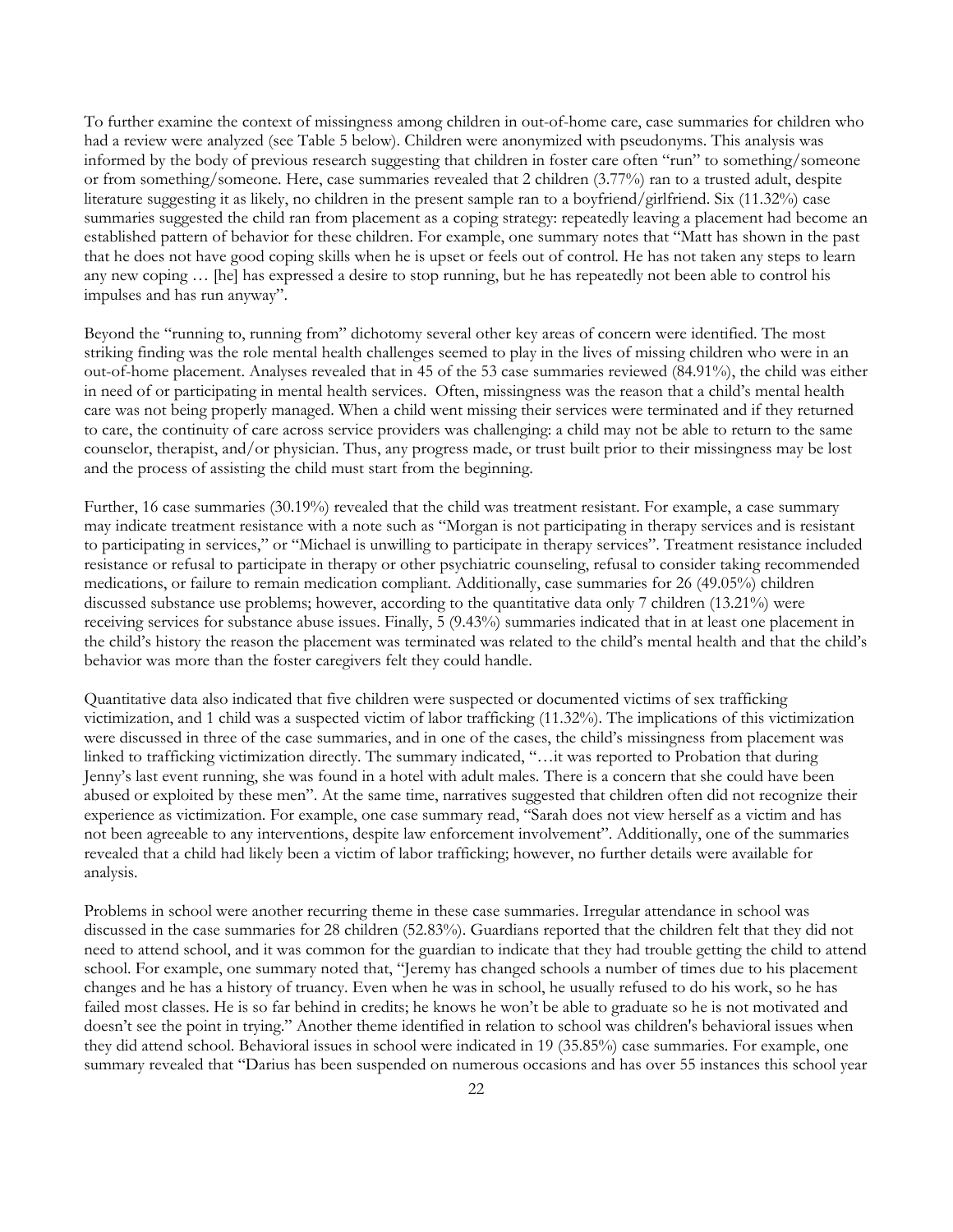which have resulted in disciplinary actions."

In addition to mental health and school problems, the third major area of concern identified in the qualitative analysis was children's permanency objective. In 3 cases (5.66%) the summary indicated that the child did not agree with their stated permanency objective. In some instances, the child indicated that they had another preference for where or with whom they should live. For example, one summary indicated that "When asked what would make him successful, Allan responded with "living with mom". He indicates that things are going well in the current placement, but there is nothing better "than living with mom." However, in many cases the child simply objected to their current permanency objective.

In addition, some children objected to their permanency objective due to inappropriate contact from the family of origin. In 5 cases (9.43%), a parent from the child's family of origin was contacting the children despite not being allowed visitation or contact by the courts. For example, one summary read, "All four children contact one another telephonically. It was discovered, the children's group chat included their mother, which was not being allowed due to lack of supervision". In these cases, this "false hope" of reunification became a significant issue for the child who might otherwise do well in their placement and/or resulted in negative behaviors from the child.

Violence and victimization in placement were also identified as a *barrier to permanency* for children. Six children (11.32%) had committed violence in their placements, and each time there was violence, the child was moved to another placement. Primarily, this violence comprised of physical fights with other children in the placement or with the adult guardian. One example of violence in the placement in a summary read "She recently assaulted Mr. Smith twice. She broke his glasses but did not cause any injury to him. Anna broke a window". Additionally, 12 children (22.64%) were victims of violence in a placement. In these instances, it is usually a family member of the children or a friend/relative of the adult(s) in the placement who is responsible for perpetrating the victimization. For example, one children's summary indicated that they had been sexually assaulted by a cousin while in a placement.

Finally, the analysis of the case summaries revealed that in 9 cases (15.09%) there was evidence that someone, usually the case worker or a family member of the child, knew where the child was while they were missing from their placement. In 4 cases (7.55%), a family member was aiding the children in staying missing. For example, one summary indicated "The relatives had harbored the children while they were on run and did not notify" and in another instance the summary indicated "Ms. Jones indicates she has consistent contact with Jason but is unwilling to disclose his whereabouts".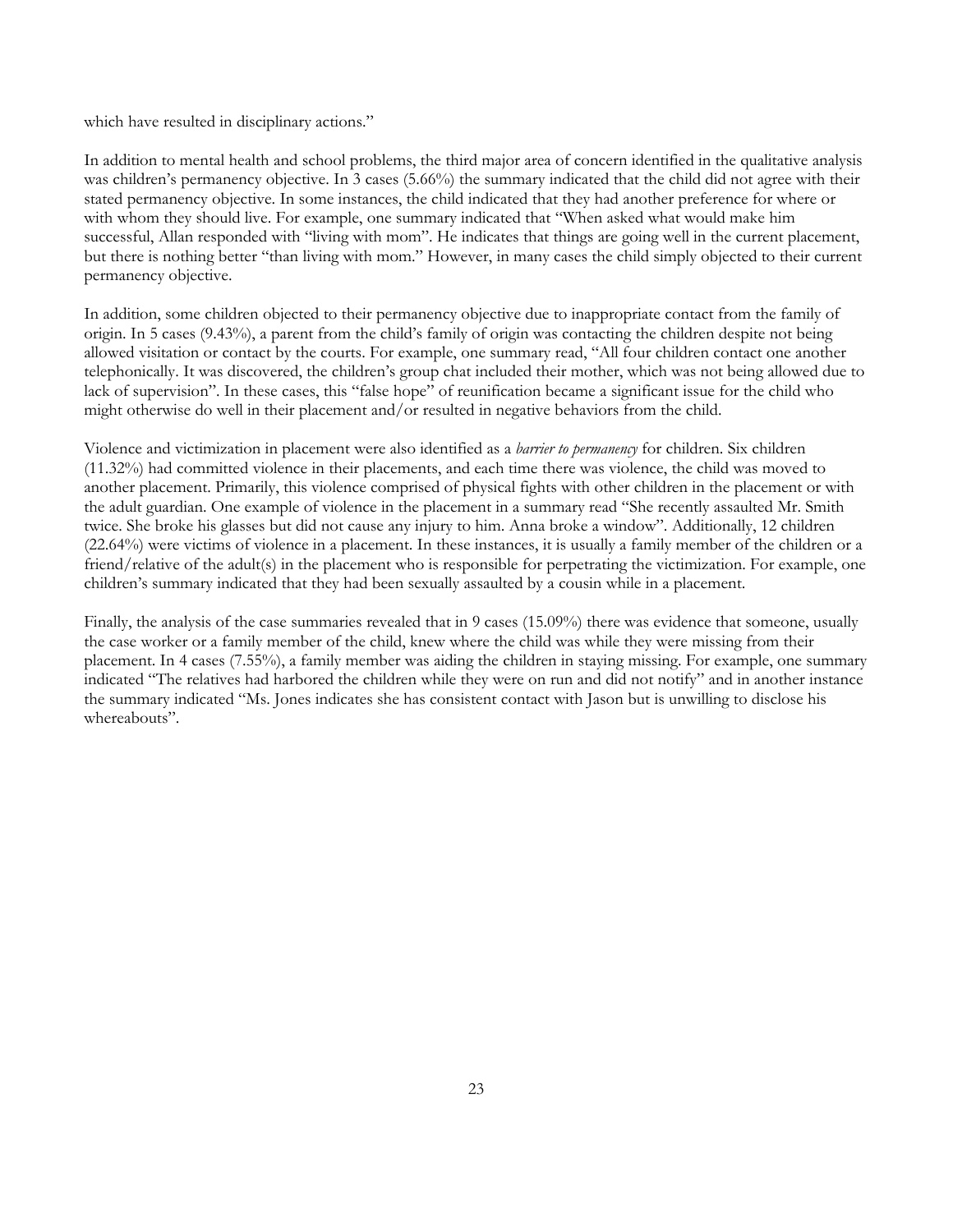| Table 5 : Key Themes in Qualitative Analysis of FCRO Case Summaries ( $n = 53$ ) |                  |               |  |  |  |
|----------------------------------------------------------------------------------|------------------|---------------|--|--|--|
|                                                                                  | $\boldsymbol{n}$ | $\frac{0}{0}$ |  |  |  |
| Running To                                                                       |                  |               |  |  |  |
| <b>A Trusted Adult</b>                                                           | 2                | $3.77\%$      |  |  |  |
| Running From                                                                     |                  |               |  |  |  |
| As a Coping Mechanism                                                            | 6                | 11.32%        |  |  |  |
| <b>Children Mental Health Challenges</b>                                         | 45               | 84.91%        |  |  |  |
| <b>Children Treatment Resistance</b>                                             | 16               | 30.19%        |  |  |  |
| Placement Not Prepared for Mental Health Challenge                               | 5                | $9.43\%$      |  |  |  |
| <b>Sex Trafficking Victimization</b>                                             | 3                | $5.66\%$      |  |  |  |
| <b>Children Substance Use</b>                                                    | 26               | 49.05%        |  |  |  |
| <b>School Problems</b>                                                           |                  |               |  |  |  |
| Truancy/Attendance Issues                                                        | 28               | 52.83%        |  |  |  |
| <b>Behavioral Issues</b>                                                         | 19               | 35.85%        |  |  |  |
| <b>Permanency Objective Issues</b>                                               |                  |               |  |  |  |
| <b>Children Objects to Placement</b>                                             | $\mathfrak{Z}$   | $5.66\%$      |  |  |  |
| Violence in any Placement                                                        | 12               | 22.64%        |  |  |  |
| Victimization in any Placement                                                   | 6                | 11.32%        |  |  |  |
| Family of Origin Inappropriate Contact                                           | 5                | $9.43\%$      |  |  |  |
| At least one Adult knew where the Child was while Missing                        | 9                | 15.09%        |  |  |  |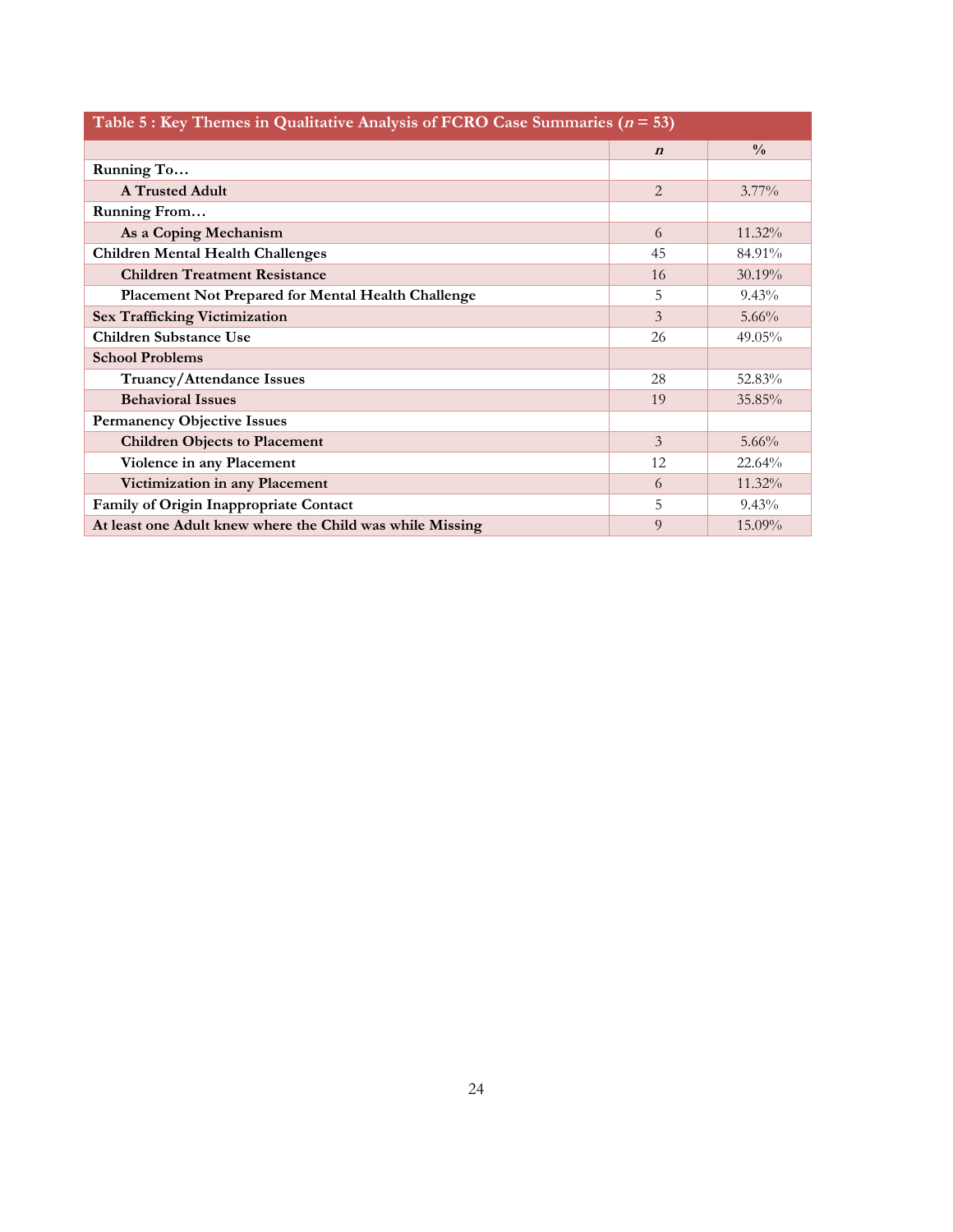#### Implications and Recommendations

A significant body of prior research has examined the prevalence and context of children who run away from foster care (Courtney et al., 2005; Lin, 2012; Witherup et al., 2008), however little is known about children who *go missing* who were in out-of-home care placements. The present study used unique data from a point-in-time count of missing persons in Nebraska and administrative data from the Nebraska Foster Care Review Office to address this gap in the literature. First, findings showed that nearly 30% of children who had been reported missing in Nebraska were in outof-home care placements. Missing children who were in out-of-home care placements had more complete data (e.g., a known race/ethnicity) and had been missing for shorter periods of time than children who were missing from their families of origin. These differences may be due to the available data and multiple people – case workers, foster caregivers, probation officers – who have responsibility for the safety and security of children in out-of-home care as well as the policies and procedures for reporting missing children. However, these policies and practices are largely unknown, and for example, among probation, not publicly available. As such, additional research is needed to understand if policies and/or processes for communication between system actors regarding reporting children who are missing from out-of-home placements could be improved.

Further examination of the population of children who were in out-of-home care placements showed that 2.77% were missing from care; this finding is consistent with other research using point-in-time count data such as Lin's (2012) study showing that 2% of children in the Adoption and Foster Care Analysis and Reporting System data were not present in their foster care placements (i.e., listed as a runaway). Also, consistent with prior research regarding children who are identified as "runaways" from foster care, children who were older (Courtney et al., 2005, Courtney & Zinn, 2009; Dworsky et al., 2018) or had more times in care (Clark et al., 2008; Courtney et al., 2005) or more placements (Children's Bureau, 2018) were more likely to be missing from care than children who were younger or had fewer placements. In addition, less time in a child's current placement was associated with missingness. Also consistent with prior studies on children identified as runaways from foster placements, White children were underrepresented as missing from care while children of color were overrepresented as missing from care (Lin, 2012; Nesmith, 2006; Wulczyn, 2020); American Indian/Alaska Native children were missing at more than 1.5 times their rate of representation in Nebraska's out-of-home care population, while Black children were missing at 1.62 times their representation.

Also consistent with prior literature, children who were missing from care were disproportionately missing from a group home or institution (Courtney et al., 2005; Witherup et al., 2008). Children in a relative or kinship foster home were underrepresented among missing children. Departing from the literature on children who run away from foster care (see Courtney et al., 2005; Witherup et al., 2008), children who had been returned home to their family of origin were also disproportionately missing. Indeed, while only 5.12% of all children who were in out-of-home placements in Nebraska were in *any type* of near permanency placement at the point in time of study, 17.54% of children who were missing from placements were missing from their family of origin after being returned home. These findings prompt questions regarding the decision-making process for reunification: Were these children returned too soon, were underlying factors related to prior episodes of missingness from care left unaddressed?

Finally, children who were missing from care were disproportionately under the supervision of Probation, either alone or concurrently with Nebraska Department of Health and Human Services/Child and Family Services. Prior research demonstrates that children who are under the supervision of probation, as well as "cross-over" children (i.e., those children who are under supervision by both child welfare and youth justice agencies), often have significant needs including mental health, substance use, and trauma histories (Herz & Ryan, 2008; Young et al., 2015), factors that have also been associated with running away from care in previous literature (e.g., Lin, 2012). However, the prevalence of these children among officially reported missing children may also be due to a heightened level of supervision compared to children in out-of-home care placements that are not supervised by probation. Additional research must attempt to unpack whether possible system-level policies yield at least some responsibility for these disparities.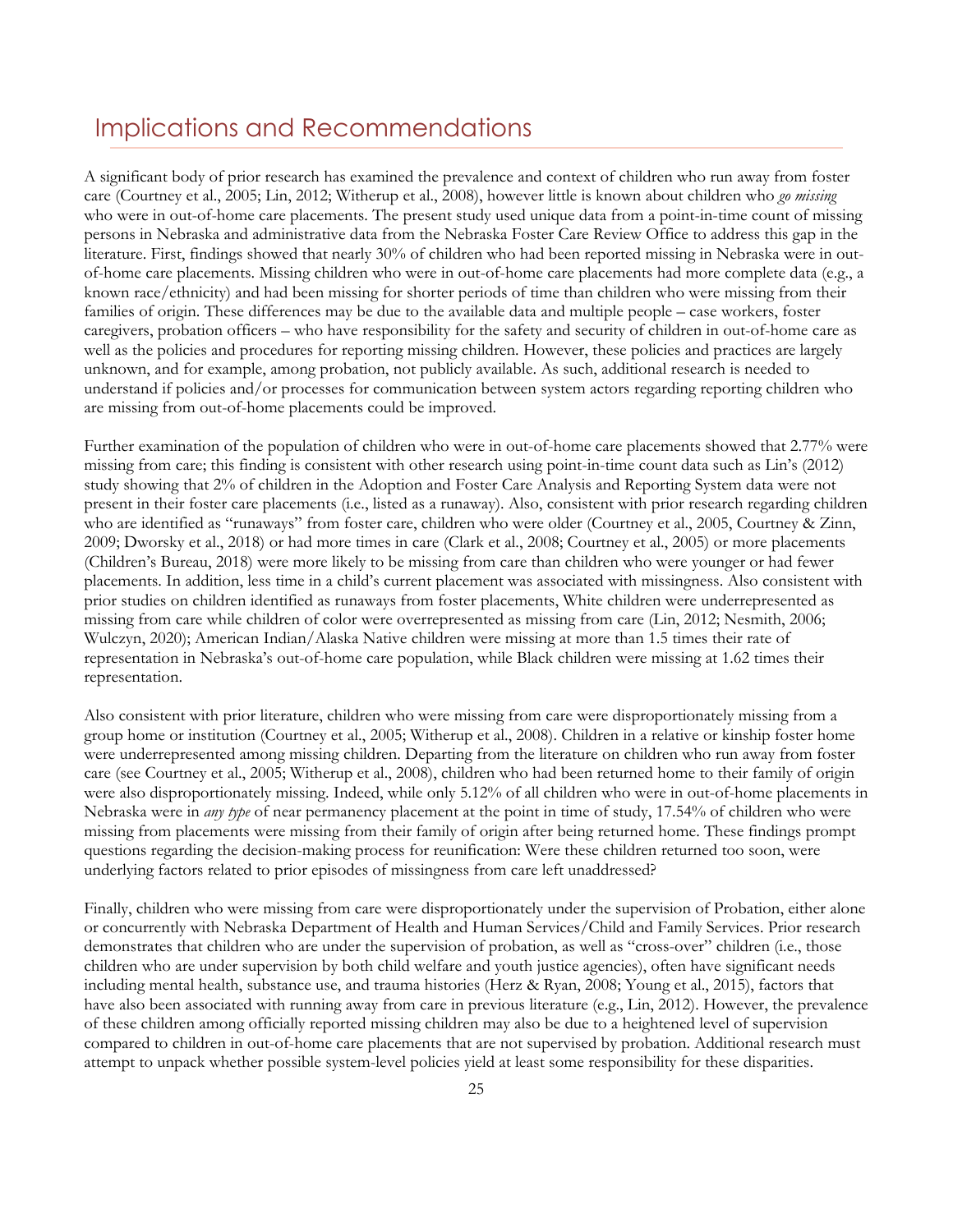Examination of children's FCRO review summaries shed some light on the underlying factors associated with missingness among the out-of-home care population. Specifically, among the reviewed sample, there was evidence that few children had bonds to school (i.e., through attendance or passing grades) and less than half had any reported extracurricular activities. In addition, there were high rates of mental health diagnoses coupled with low rates of reported receipt of mental health and/or substance abuse treatment services. These qualitative data suggested that for many children who were missing from care, the relationships between these risk factors and missingness was complex and likely moderated by significant levels of placement instability.

 Children had experienced multiple placement changes, potentially because of behavioral issues including leaving their out-of-home care placements, which in turn, impacted opportunities to achieve in school and disrupted relationships with mental and behavioral health specialists. Changes in mental and behavioral health specialists also require children to repeatedly (re)disclose trauma and victimization histories to these new care providers. Minimizing the number of times child victims of abuse must (re)tell their story to different system actors has been identified as a best practice in child abuse forensic interviewing (Jones et al., 2005). The present findings highlight the need to consider ways to minimize repeated disclosures for system involved children as they move care placements.

In addition, several children, all teenagers, reported leaving their placements to live with another caregiver whom they preferred. In these types of cases – cases where children have repeatedly left an out-of-home placement for a preferred adult caregiver – system-level decision makers might consider whether optimal outcomes for children will be achieved by listening to the youth's placement preference and providing supportive services to this caregiver. Similarly, these findings suggest in some cases children's otherwise successful placements are disrupted by noncustodial parents, who for example, aid children in leaving their placements or provide children with misinformation regarding family reunification. Taken together these findings are in line with prior research on running away that suggests that children may run to preferred or trusted adults or caregivers (Crosland et al., 2018; Crosland & Dunlap, 2014; Courtney et al., 2005).

Findings further showed evidence consistent with prior research suggesting that children might run from a placement due to violence or victimization (Crosland et al., 2018; Crosland & Dunlap, 2014; Courtney et al., 2005). In some cases, there was evidence of abuse in the out-of-home care placement or suspicion or documentation of trafficking victimization. Prior research shows that children in out-of-home care experience higher rates of physical and sexual abuse (Euser et al., 2014) and exposures to violence (Turney & Wildeman, 2017) when compared to children living in biological families. Further, evidence suggests that children "on the run" from foster placements may be particularly vulnerable to trafficking victimization (Latzman, 2019). The present findings highlight the need to consider victimization experiences as a risk factor for missingness among children who were in out-of-home placements and that a higher level of training for foster caregivers is likely needed to keep children who have experienced victimizations in a previous placement present in their next placement. Likewise, ways to improve children's connections with foster care providers should be considered. Finally, results prompt questions about whether the term "runaway" should be used to describe children who are missing from their care placements and how and when the distinction between "runaway" and "missing child" are made.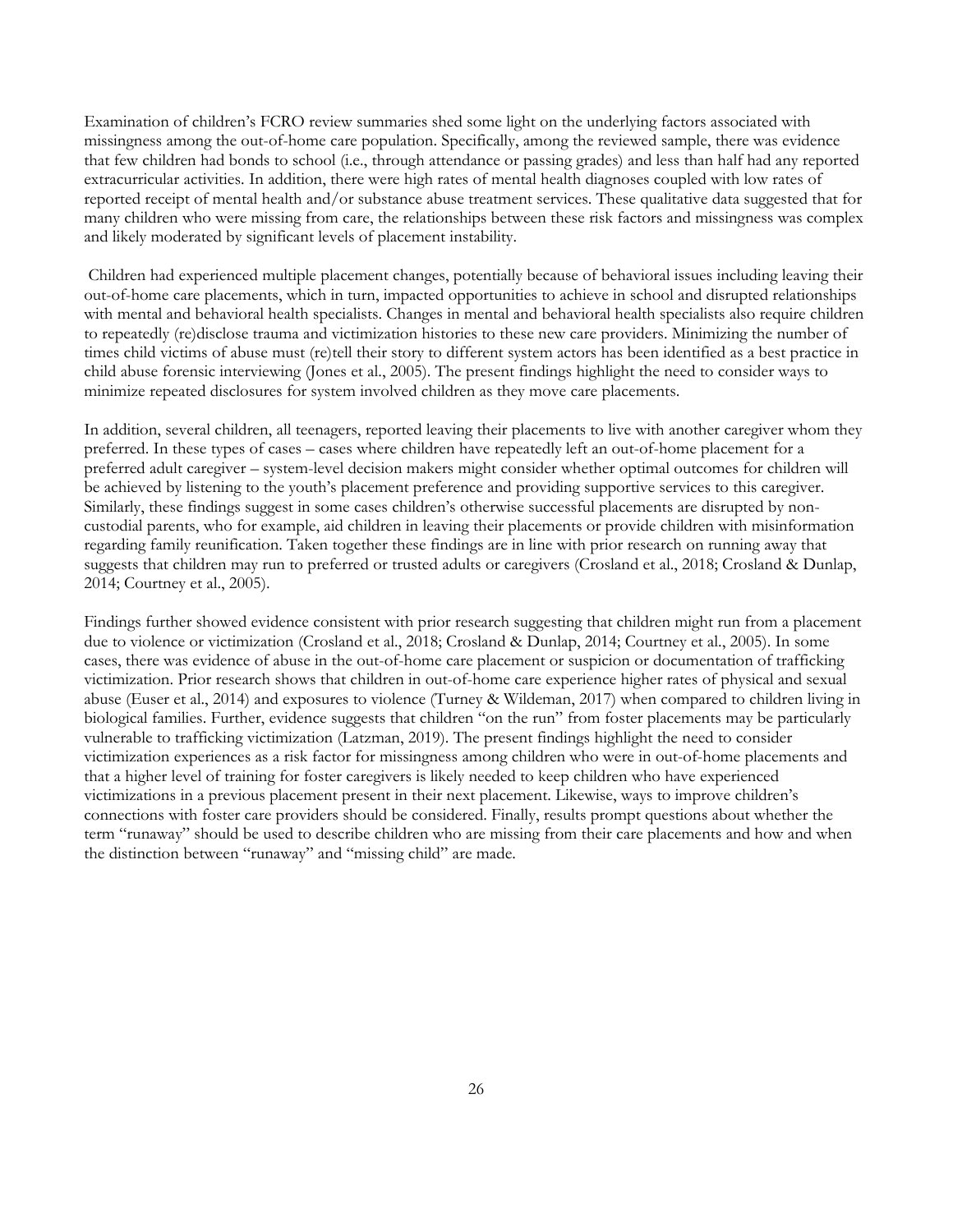#### Limitations and Future Research

While the present study provided novel evaluation of missingness among children who were in an out-of-home placement, several limitations must be noted. To begin, these data stemmed from a point-in-time count of missing persons, and thus, did not capture children who went missing and were found before January 20, 2020, or went missing after January 20, 2020. In addition, the most detailed administrative data from FCRO were only available for children who had a recent review, and reviewed children only included about half of the children who had been officially reported missing from their care placement. There are many reasons that children might not have a review, such as 1) reviews typically are not conducted for children in care less than 6 months, 2) processes for probation reviews make it difficult to add alternative cases if a child returns home prior to review, 3) priority is given to cases with upcoming court dates, and 4) many probation cases do not have court reviews, among others. As such, the qualitative data from the review sample was not representative of the total population of children who were missing from care placements.

Future research must continue to examine the linkages between going missing and out-of-home care placements. Recent research has identified the disparate impact of missingness in Black and Native American communities (Richards et al., 2021). Given the disproportionate involvement of Black and Native American children in the foster care system and among children identified as runaways from foster care (Lin, 2012), these relationships must be further unpacked. Likewise, future research should examine the prevalence of children who identify as LGBTQ+ who are missing from an out-of-home placement as these children are disproportionately represented among foster children (Gambon et al., 2020). Finally, the present findings suggest that children who were in out-of-home care placements due to their delinquency status should be an explicit focus of additional inquiry as should the relationships between violence and victimization and missingness among children in out-of-home placements.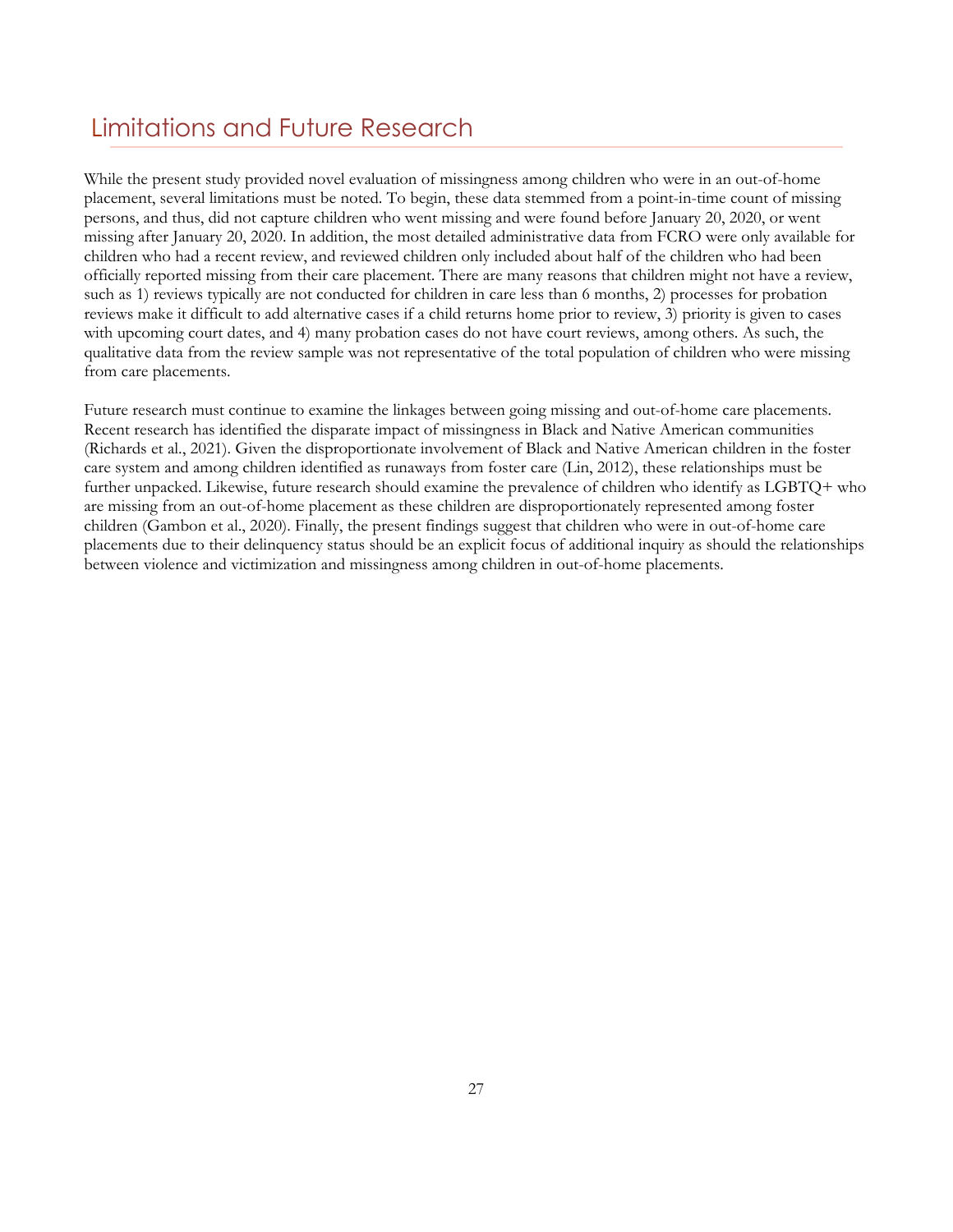#### Conclusions

While prior research has addressed predictors of running away from foster care, it is unclear how prior studies have made the distinction between children who are missing from care and children who have run away from care. The present study took a novel approach by examining the prevalence of children who had been officially reported missing within the population of children who were in out-of-home placements. Findings demonstrated that nearly one third of missing children were missing from state care and that these children were more likely to be children of color, to have spent more time in state care with less placement stability, and to be under probation supervision than children who were in out-of-home placements who were not missing from care. Future research and policy priorities must focus on ways to identify and intervene in the lives of children in out-home-placements before they go missing from care.

While prior research has addressed predictors of running away from foster care, it is unclear how prior studies have made the distinction between children who are missing from care and children who have run away from care. The present study took a novel approach by examining the prevalence of children who had been officially reported missing within the population of children who were in out-of-home placements. Findings demonstrated that nearly one third of missing children were missing from state care and that these children were more likely to be children of color, to have spent more time in state care with less placement stability, and to be under probation supervision than children who were in out-of-home placements who were not missing from care. Future research and policy priorities must focus on ways to identify and intervene in the lives of children in out-of-home placements before they go missing from care.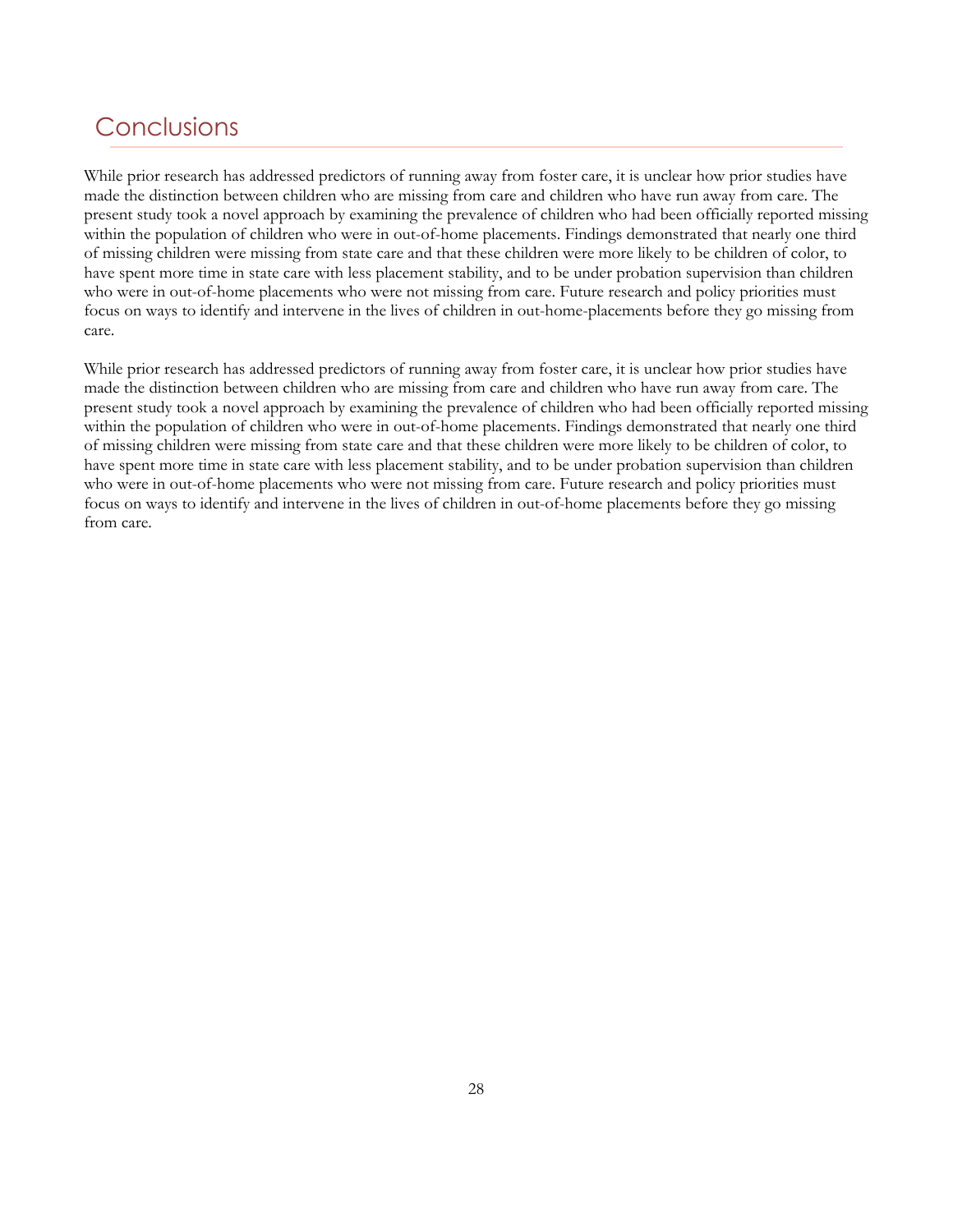#### References

- Angenent, H. L., Beke, B. M., & Shane, P. G. (1991). Structural problems in institutional care for youth. *Journal of Health & Social Policy, 2*(4), 83–98.
- Biehal, N., & Wade, J. (1999). Taking a chance? The risks associated with going missing from substitute care. *Child Abuse Review*, *8*(6), 366-376.
- Bowden, F., & Lambie, I. (2015). What makes youth run or stay? A review of the literature on absconding. *Aggression and Violent Behavior*, *25*, 266-279.
- Children's Bureau U.S. (2018). *Child welfare outcomes 2018 report to congress*. Department of Health and Human Services, Administration for Children and Families. https://www.acf.hhs.gov/sites/default/files/documents/cb/cwo2018.pdf
- Children's Bureau. (2020a). *How the child welfare system works*. Department of Health and Human Services, Administration for Children and Families. https://www.childwelfare.gov/pubPDFs/cpswork.pdf
- Children's Bureau. (2020b). *The AFCARS Report.* Department of Health and Human Services, Administration for Children and Families. https://www.acf.hhs.gov/sites/default/files/documents/cb/afcarsreport27.pdf
- Children's Bureau. (2021). *Foster care statistics 2019*. Department of Health and Human Services, Administration for Children and Families. https://www.childwelfare.gov/pubPDFs/foster.pdf
- Clark, H. B., Crosland, K. A., Geller, D., Cripe, M., Kenney, T., Neff, B., & Dunlap, G. (2008). A functional approach to reducing runaway behavior and stabilizing placements for adolescents in foster care. *Research on Social Work Practice*, *18*(5), 429-441.
- Courtney, M. E., Skyles, A., Miranda, G., Zinn, A., Howard, E., & Goerge, R. M. (2005). *Youth who run away from out-ofhome care.* Chapin Hall at the University of Chicago. https://www.chapinhall.org/wpcontent/uploads/Courtney\_Children-Who-Run-Away\_Brief\_2005.pdf
- Courtney, M. E., & Zinn, A. (2009). Predictors of running away from out-of-home care. *Children and Youth Services Review*, *31*(12), 1298-1306.
- Crosland, K., Joseph, R., Slattery, L., Hodges, S., & Dunlap, G. (2018). Why youth run: Assessing run function to stabilize foster care placement. *Children and Youth Services Review*, *85*, 35-42.
- Crosland, K., & Dunlap, G. (2015). Running away from foster care: What do we know and what do we do? *Journal of Child and Family Studies, 24*(6), 1697-1706.
- Dworsky, A., Wulczyn, F., & Huang, L. (2018). Predictors of Running Away from Out-of-Home Care: Does County Context Matter? *Cityscape*, *20*(3), 101-116.
- Gambon, T. B., O'Brien, J. R. G., & Committee on Psychosocial Aspects of Child and Family Health, Council on Community Pediatrics. (2020). Runaway youth: Caring for the nation's largest segment of missing children. *Pediatrics*, *145*(2), e20193752.
- English, N. D., & English, L. M. (1999). A proactive approach to children who run. *Child Abuse & Neglect*, 23(7), 693-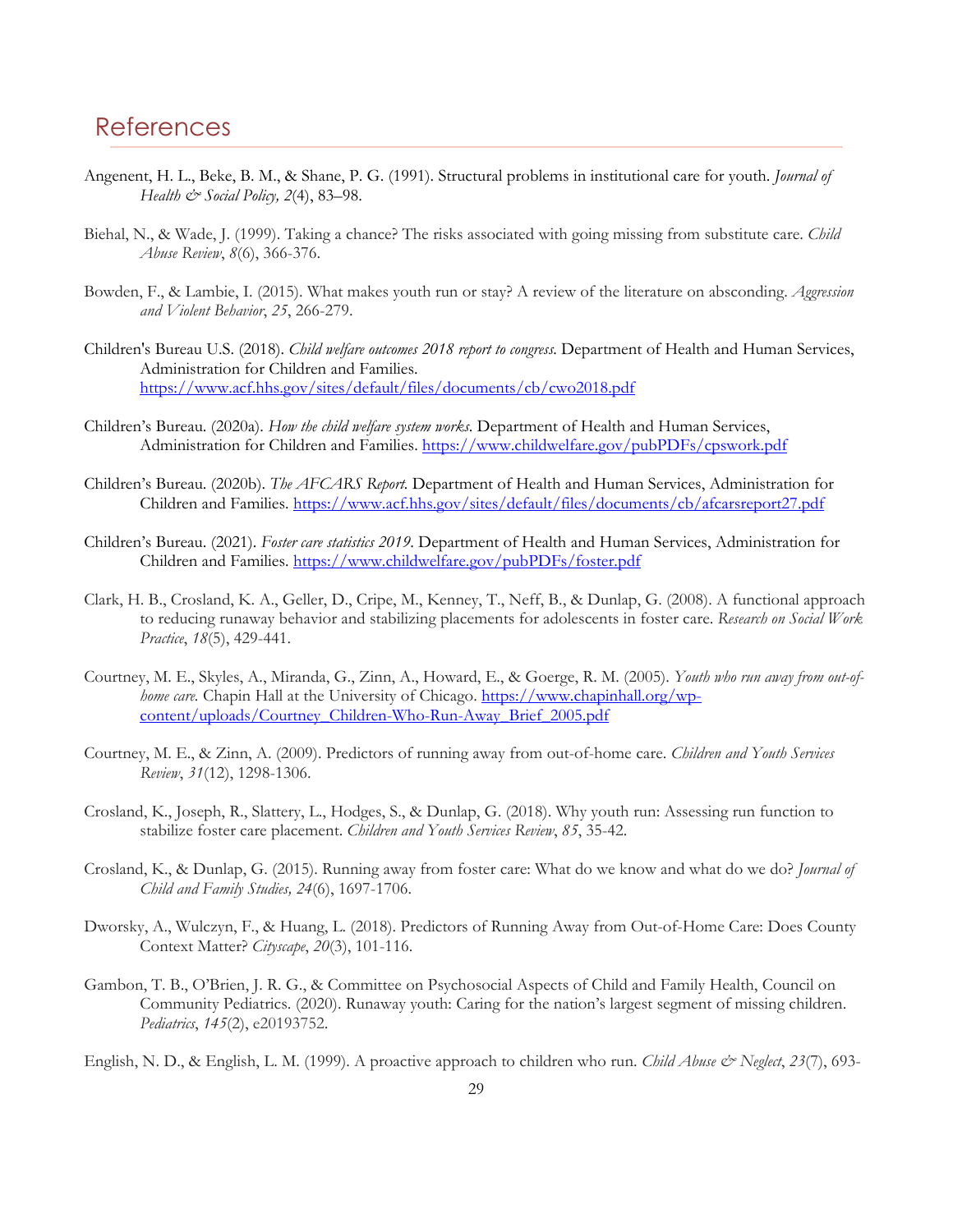698.

- Euser, S., Lenneke R.A., Alink, A., Tharner, Marinus H. van IJzendoorn, Bakermans-Kranenburg, M.J. (2014). Out of home placement to promote safety? The prevalence of physical abuse in residential and foster care. *Children and Youth Services Review, 37*, 64-70. https://doi.org/10.1016/j.childchildren.2013.12.002.
- Fasulo, S. J., Cross, T. P., Mosley, P., & Leavey, J. (2002). Adolescent runaway behavior in specialized foster care. *Children and Youth Services Review*, 24(8), 623–640.
- Font, S. A., & Gershoff, E. T. (2020). Foster care: How we can, and should, do more for maltreated children. *Social Policy Report*, *33*(3), 1–40. https://doi.org/10.1002/sop2.10
- Herz, D., & Ryan, J. (2008). Exploring the characteristics and outcomes of 2411 youth in Los Angeles County. California Courts, The Administrative Office of the Courts.
- Jones, L. M., Cross, T. P., Walsh, W. A., & Simone, M. (2005). Criminal investigations of child abuse: The research behind "best practices." *Trauma, Violence, & Abuse*, *6*(3), 254- 268. https://doi.org/10.1177/1524838005277440
- Kim, H., Chenot, D., & Lee, S. (2015). Running away from out-of-home care: A multilevel analysis. *Children & Society*, *29*(2), 109-121.
- Kahn, N. E., & Hansen, M. E. (2017). Measuring racial disparities in foster care placement: A case study of Texas. *Children and Youth Services Review*, *76*, 213-226.
- Lacey, S. (2019). Missing child or runaway: The life altering label and how to eliminate the stigma surrounding it. *Rutgers Race & the Law Review, 20(2),* 147-174.
- Latzman, N. E., Gibbs, D. A., Feinberg, R., Kluckman, M. N., & Aboul-Hosn, S. (2019). Human trafficking victimization among children who run away from foster care. *Children and Youth Services Review*, *98*, 113-124.
- Lin, C. H. (2012). Children who run away from foster care: Who are the children and what are the risk factors? *Children and Youth Services Review*, *34*(4), 807-813.
- Lee, J., Powers, L., Geenen, S., Schmidt, J., Blakeslee, J., & Hwang, I. (2018). Mental health outcomes among children in foster care with disabilities. *Children and Youth Services Review*, *94*, 27-34.
- Nesmith, A. (2006). Predictors of running away from family foster care. *Child Welfare, 85,* 585–609.
- Putnam-Hornstein, E., Needell, B., King, B., & Johnson-Motoyama, M. (2013). Racial and ethnic disparities: A population-based examination of risk factors for involvement with child protective services. *Child Abuse & Neglect*, *37*(1), 33–46. https://doi.org/10.1016/j.chiabu.2012.08.005
- Smith, T. B., Buniak, K., Condon, L., & Reed, L. (2005). *Children missing from care: The law-enforcement response*. National Center for Missing & Exploited Children. https://www.missingchildren.org/content/dam/missingchildren/pdfs/publications/nc162.pdf
- Sunseri, P. A. (2003). Predicting treatment termination due to running away among adolescents in residential care. *Residential Treatment for Children & Youth*, 21, 43–60.